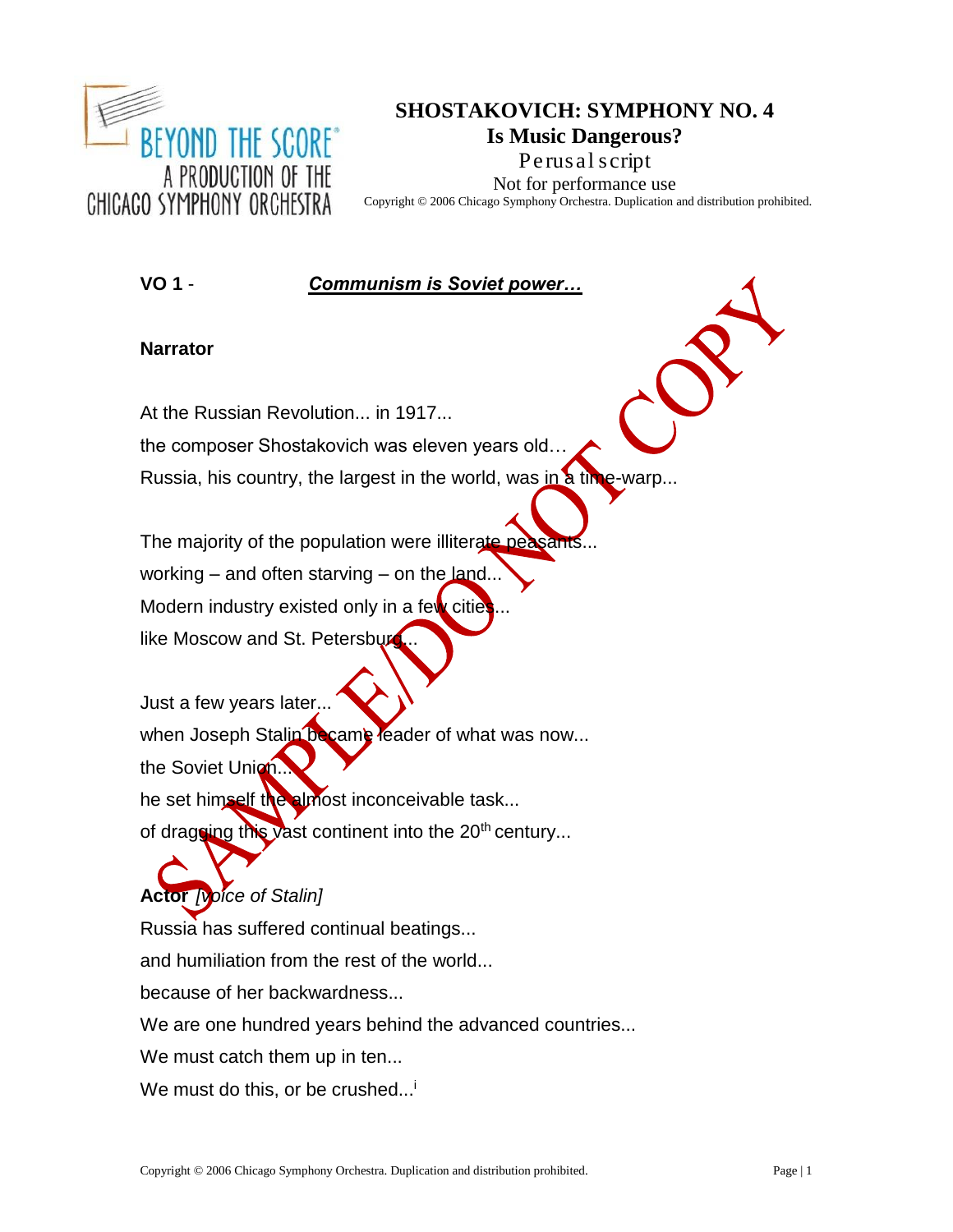# **Narrator**

The whole of society was directed to this monumental effort... If individual lives were lost or ruined, that was inevitable..

**Actor** *[a sinister and malevolent slogan]*

You cannot make an omelette without breaking eggs!ii **Narrator**

Every Soviet citizen was drawn into the herculean strug to force an entire nation into the modern age.

And the artists…

**Narrato** 

novelists, poets, film-makers, playwrights, painters and composers... they too were to bend their shoulders to an enterprise so vast... it was intended to change the course of human history...

**ME** 1 – **Building and Hammering** (1'50") **VO 2** - *…plus the electrification of the whole country*

Like every young person of his time... Shostakovich was caught up in the tumult...

He was a child of the modern age... fascinated by the new world around him…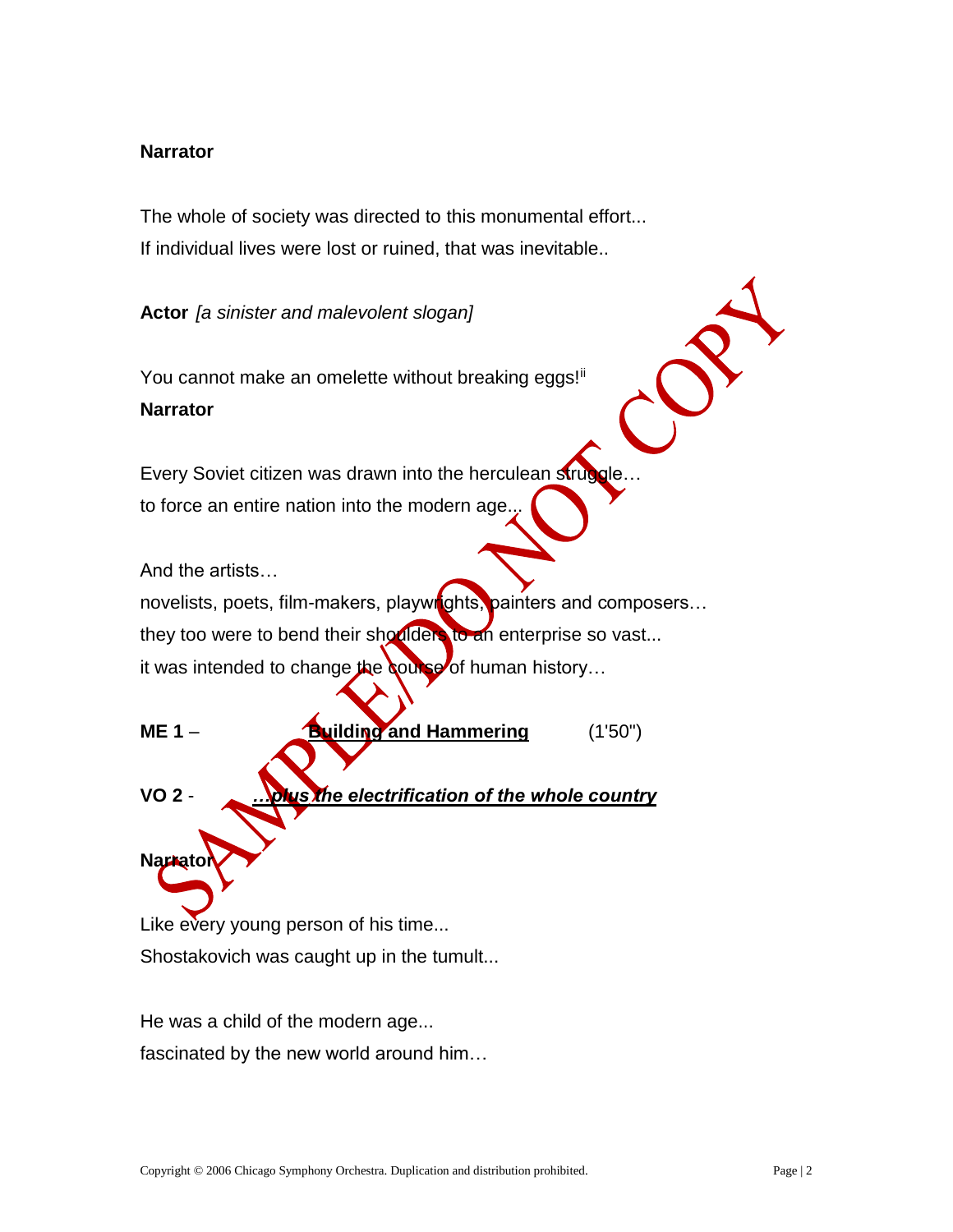In his Second Symphony…

a factory whistle in F sharp!

**Actor** *[mounting excitement]*

In his Third…

the triumphant working classes on the march!

# **Narrator**

His ballet 'The Bolt' depicts… industrial hammers and machinery... cogwheels...

workers doing keep-fit exercises…

# **Actor**

His most popular movie-score was…

'The Counterplan'...

an epic tale of industrial miracles in a turbine-factory...



**Narrator**

Ventilating journalist of that time summed up...

**Actor** *[intoxicated]*

What is closer to the proletariat?

The pessimism of Tchaikovsky and the false heroics of Beethoven...

a century out of date!..

or the precise rhythms and excitement of our modern music?

 $\mathcal{C}$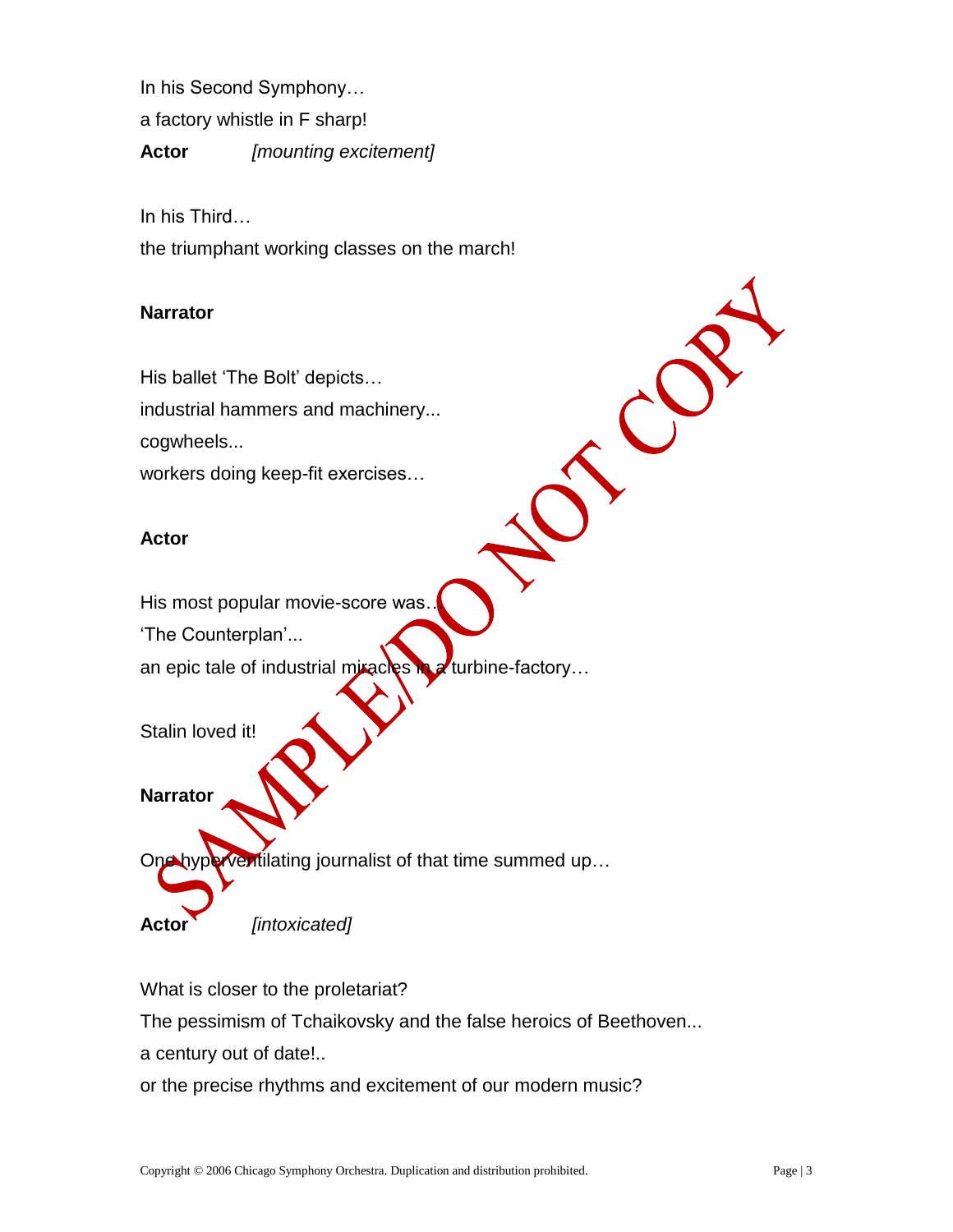With Beethoven, the workers were utterly bored and just waited for it to end... But contemporary Soviet compositions... aroused contagious emotions in the audience... The proletarian masses... for whom machine oil is mother's milk... have a right to demand music consonant with our own era... not the music of the bourgeois salon... which belongs to the time of Stephenson's first locomotive...<sup>iii</sup>

**VO 3** - *Building the new*

**ME 2** – **Out of the earth** (1'00")

**Actor** *[thoughtfully, as though remembering, but with excitement]*

In those far-off days...

life seethed around us, sucking us into its vortex...

All of us who experienced those years... with Shostakovich... will remember the intensity of this whirlpool... which threw up an explosion of creative energy...

This young composer was determined... to break with the stale and ossified traditions... imposed upon him by his teachers...

What he wanted...

was a complete, dynamic expression of modern-day reality…

a music... resonant with the dramatic turbulence of our history…

and... with a sense of the catastrophe to come...<sup>iv</sup>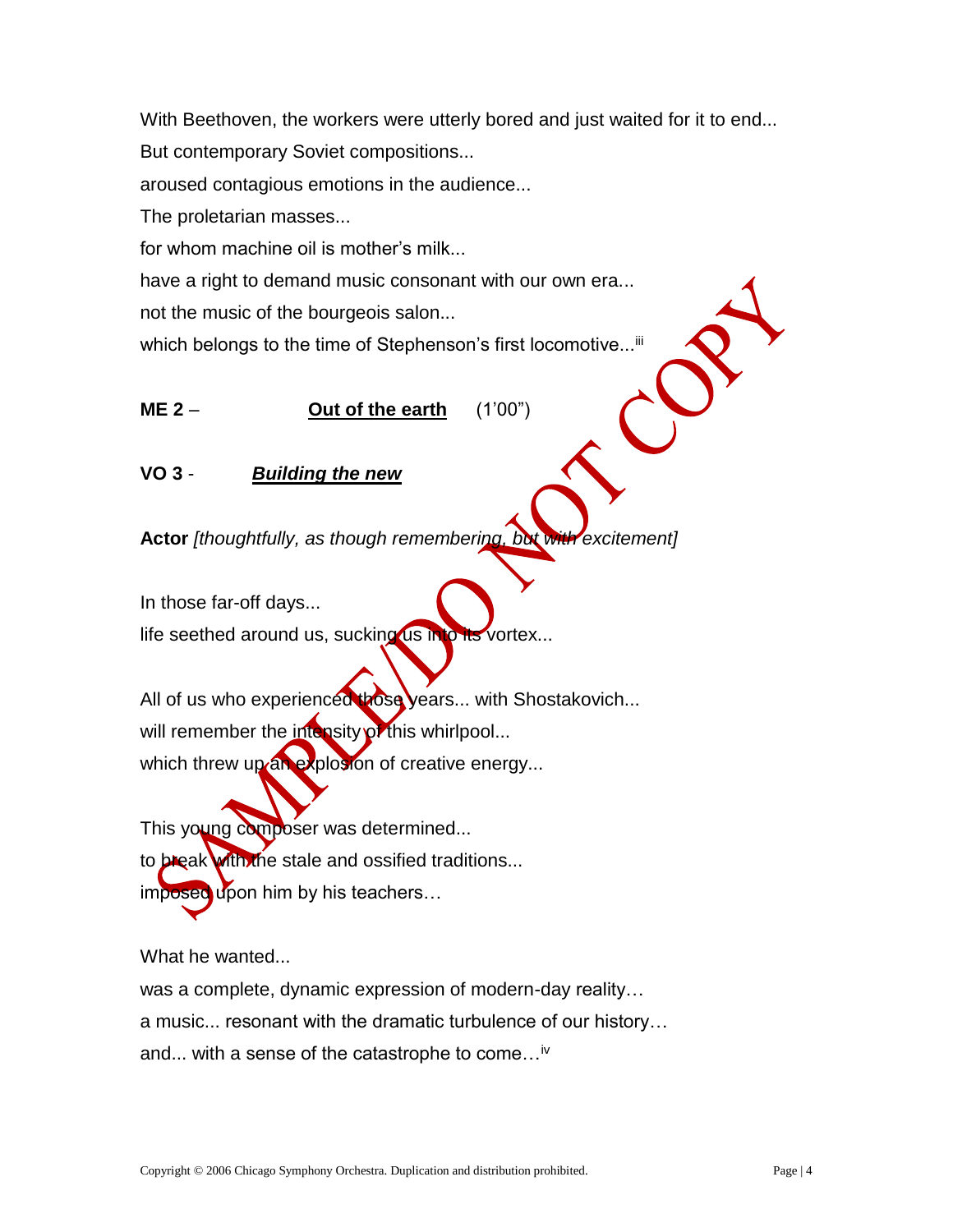# **Narrator**

As Soviet manpower raised, month by month... new cities and industrial complexes... where previously there'd been only villages and open steppe… so... Shostakovich was determined to create... … new music on the grandest scale... reflecting the grandest aspirations...

He resented being distracted from this project...

by having to earn his living...

composing trivial theatre scores, popular songs, and movie

He published a manifesto:

**Actor** *[politically strident, defensive, enthusiastic, sophomoric]*

Let me sum up!

Let music take the lead!

Down with composers wiring only to serve other artists! Down with musical theatre!

I declare that I renounce all further work in these unworthy areas...

Enough regurgitating the same old clichés for other people...

I am clearing the way for... a mighty symphony...<sup>v</sup>

**ME 3** – **Reach for the skies** *(38")*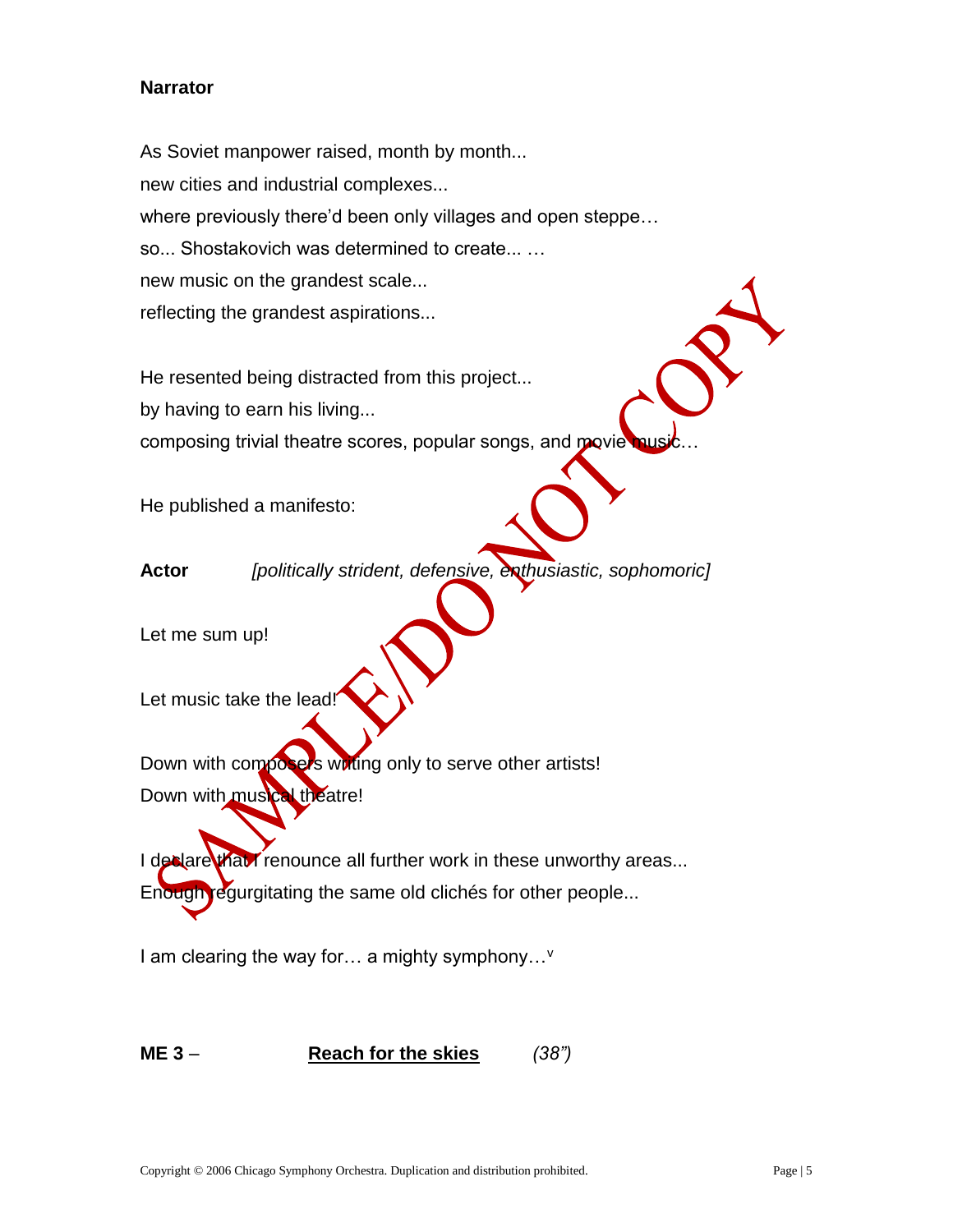# **VO 4** - *Parks of rest and culture*

#### **Narrator**

With modern industralisation came modern entertainment... The radio… the gramophone… clubs and music-halls… Films and dances from faraway America… Chaplin, Ellington, Disney…

As a teenager, Shostakovich played piano in silent-movie theaters... up and down Leningrad's main street, Nevsky Avenue

He discovered jazz…

Later, many would remember this time as a holiday for Soviet youth...

**Actor** *[naive, but touching, with a sense of the horrors that followed]*

When it was summer... we would go out to the parks...

and dance together on the open dance-floors...

Sometimes my friend Zoya and I... would just walk up and down Nevsky Avenue arm in arm... showing ourselves off and looking at everyone else...

We called one side of the street... Virgin Street... and the other... Whorestrasse...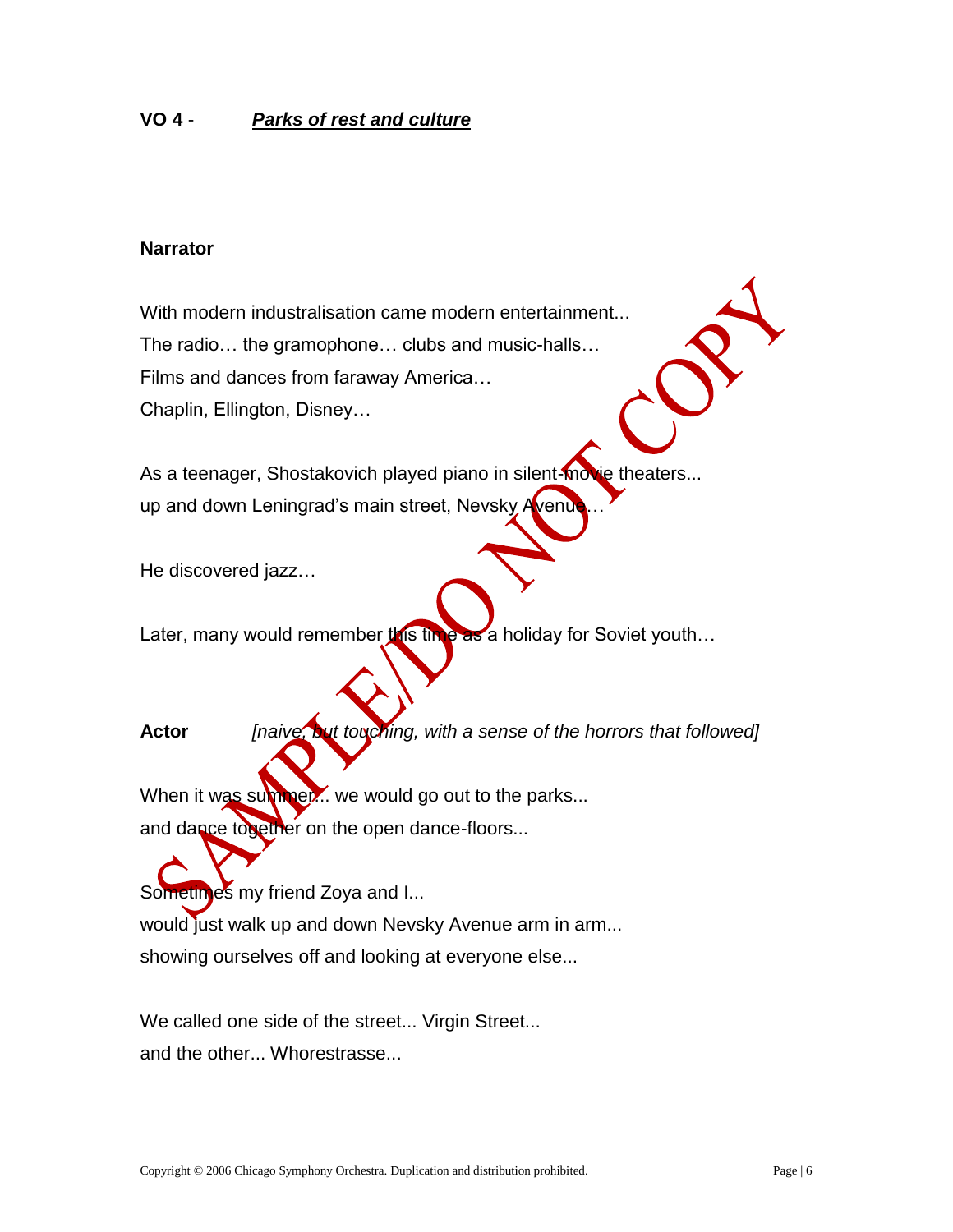We dressed in the typical fashion of the day...

in skirts and blouses...

made from brightly colored material decorated with patriotic motifs…

factories, engines, tractors, and the hammer and sickle…

And we wore white socks and canvas shoes...<sup>vi</sup>



# **Narrator**

And New York, where the critic of the Times...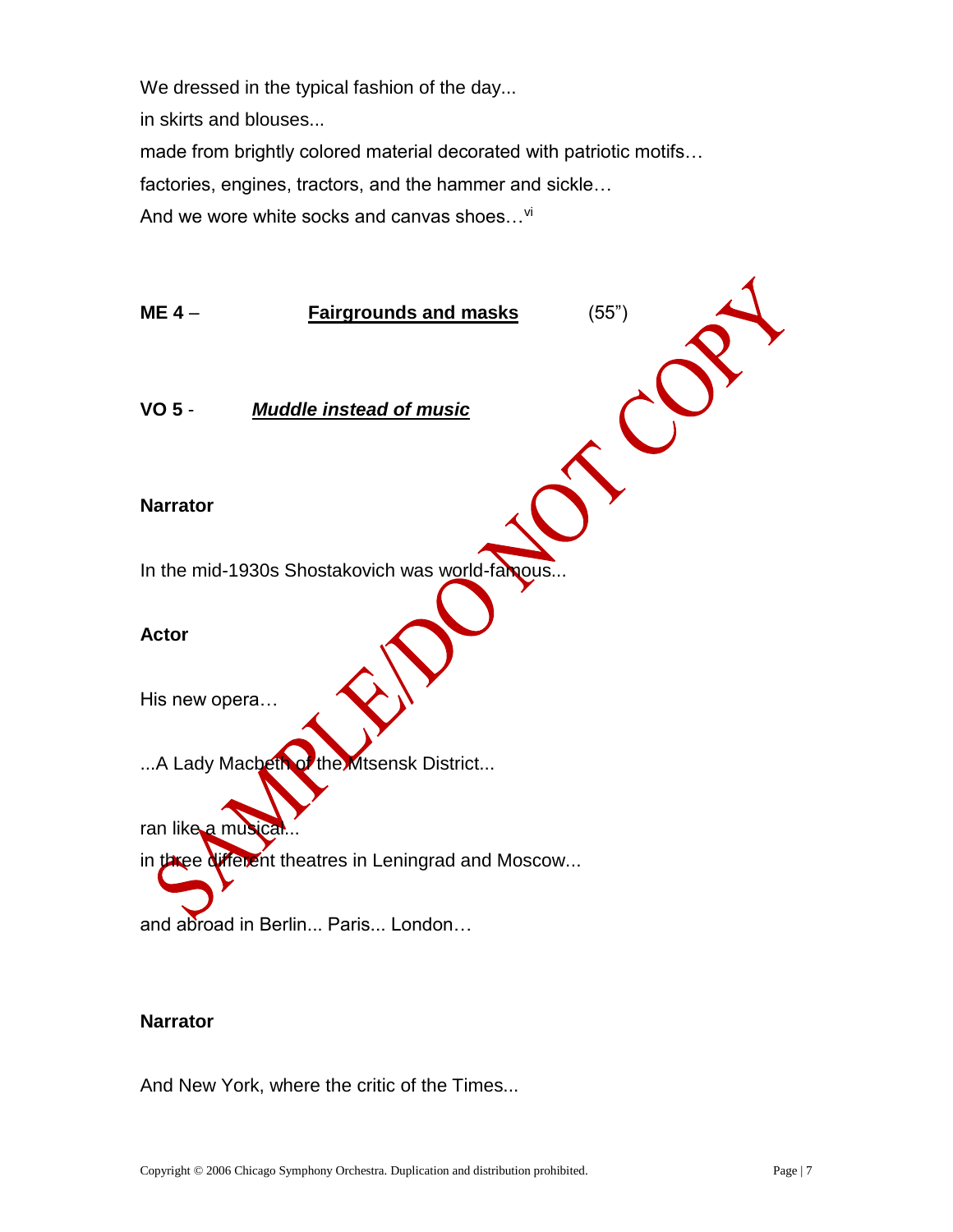called the music of the notorious rape-scene…

# **Actor**

Pornophony!

## **Narrator**

Here was a great voice of the 20<sup>th</sup> century... a celebrity of modern music...

And the Soviet government loved it...

Shostakovich's international success... proved that Soviet art... like Soviet industry could conquer the world...

Now... he sat down to compose his Fourth Symphony... his most ambitious work so far.

Then... on 26 January 1936, Stalin visited the opera... to see for himself this 'Lady Macbeth'... this famous achievement of Soviet culture...

Part way through, he left the theater...

Two days later… in the national newspaper 'Pravda'…

#### **Actor**

# The Truth!

CO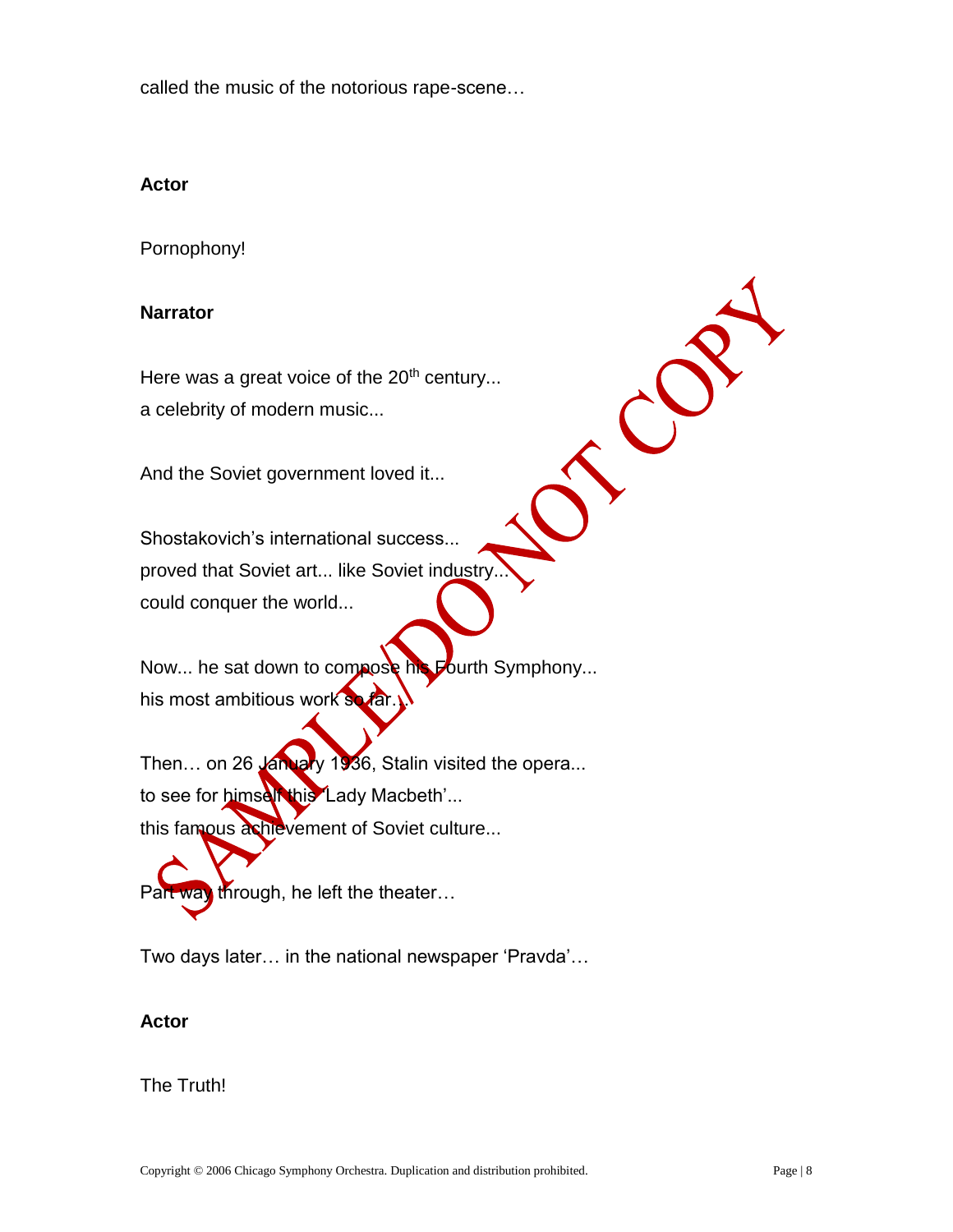# **Narrator**

There appeared an article… unsigned, but headed…

**Actor** *<i>Ithese words must carry the weight of deep and heavy threat* 

'Muddle instead of Music!'

From the first moment, the listener is shocked... by deliberate dissonance and confusing streams of  $s$ 

Tiny fragments of melody emerge for a seco then disappear into a grinding, squesling roar.

Everything is coarse... primitive... vulgar.

There is no singing, only grunts. squawks... shrieks musical chaos... cacophony... In this piece, 'music' is turned inside out deliberately... This is a game which may end very badly... The composer has not considered for a moment... what our Soviet audience needs and expects... He scribbles and confuses all sounds... so as to make sense only to effete petty bourgeois 'formalists'... who have lost all semblance of wholesome taste...

*[with mounting menace]*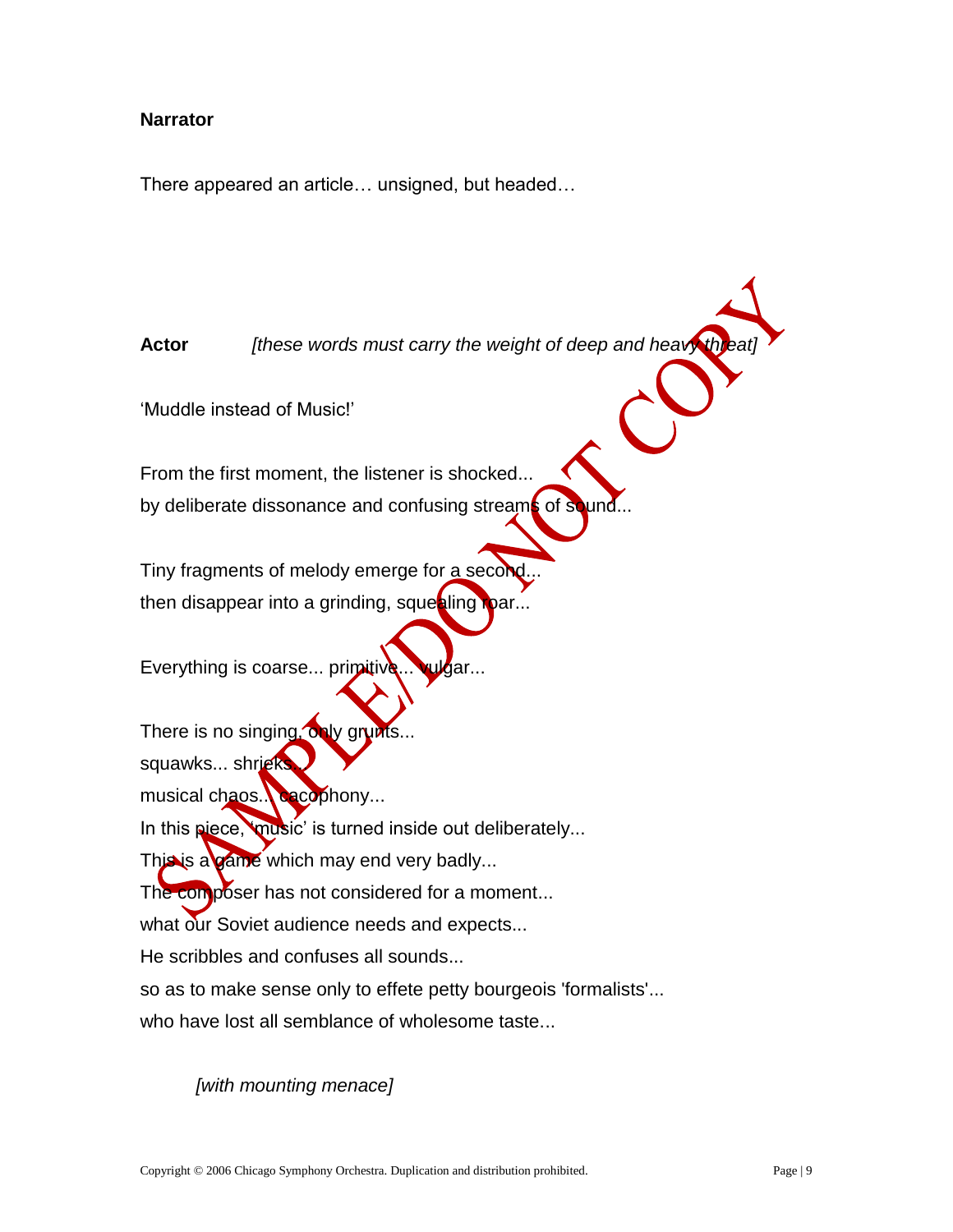He has ignored the categorical demand of Soviet culture... that coarseness and savagery be abolished... from every comer of Soviet life...

This opera has had great success with bourgeois audiences abroad...

That is because it tickles their perverted taste... with fidgety, neurotic noises...<sup>vii</sup>

**ME 5** – **Iron and Coke** *(2')*

**VO 6** – *A pen in the teeth*

# **Narrator**

When that article appeared in Pravda...

Shostakovich was in the middle of his new symphony...

Two movements were completed and there was one to go...

A few courageous spirits tried to protect the composer... from the storm that swirled around his head...

The distinguished writer... Maxim Gorky... sent an outraged letter to Stalin himself…

**Actor** *[grand anger]*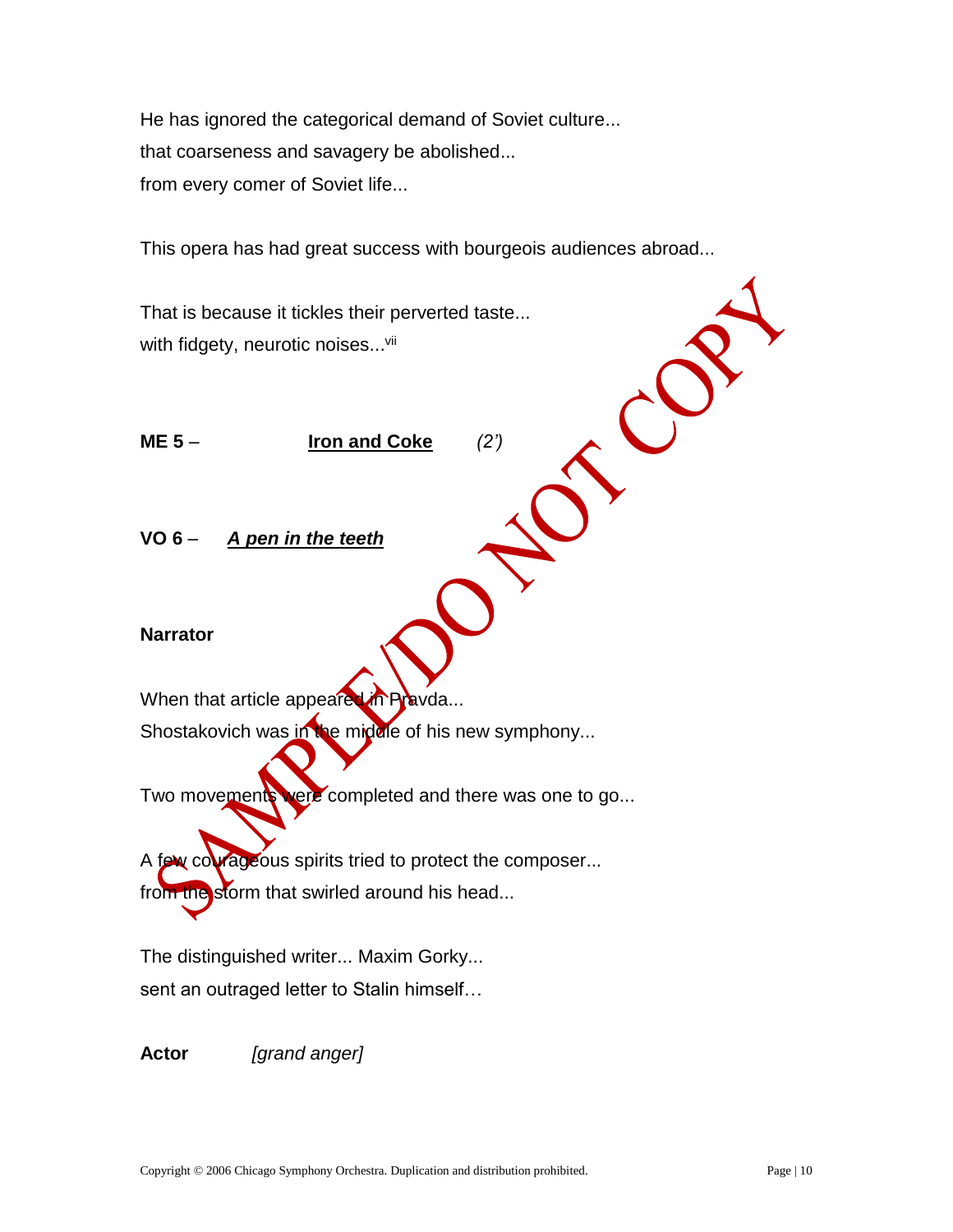This article has fallen like a ton of bricks on the head of this young man... and he is utterly dejected…

What do they mean by this word 'muddle'?

Those who criticise Shostakovich... should give a technically precise description of his music…

Instead, all they've done... is to provoke herds of the ungifted and every charlatan in the  $I_{\rm d}$ to hound this most talented of our composers... viii

#### **Narrator**

Shostakovich continued working on his symphony

**Actor** *[defiant]*

If they cut off my hand I will carry on composing, holding my pen in my teeth...<sup>ix</sup>

Years later he recalled...

#### **Actor**

**Narrator** 

After "Muddle instead of Music"...

the authorities tried to persuade me to repent... and expiate my sin...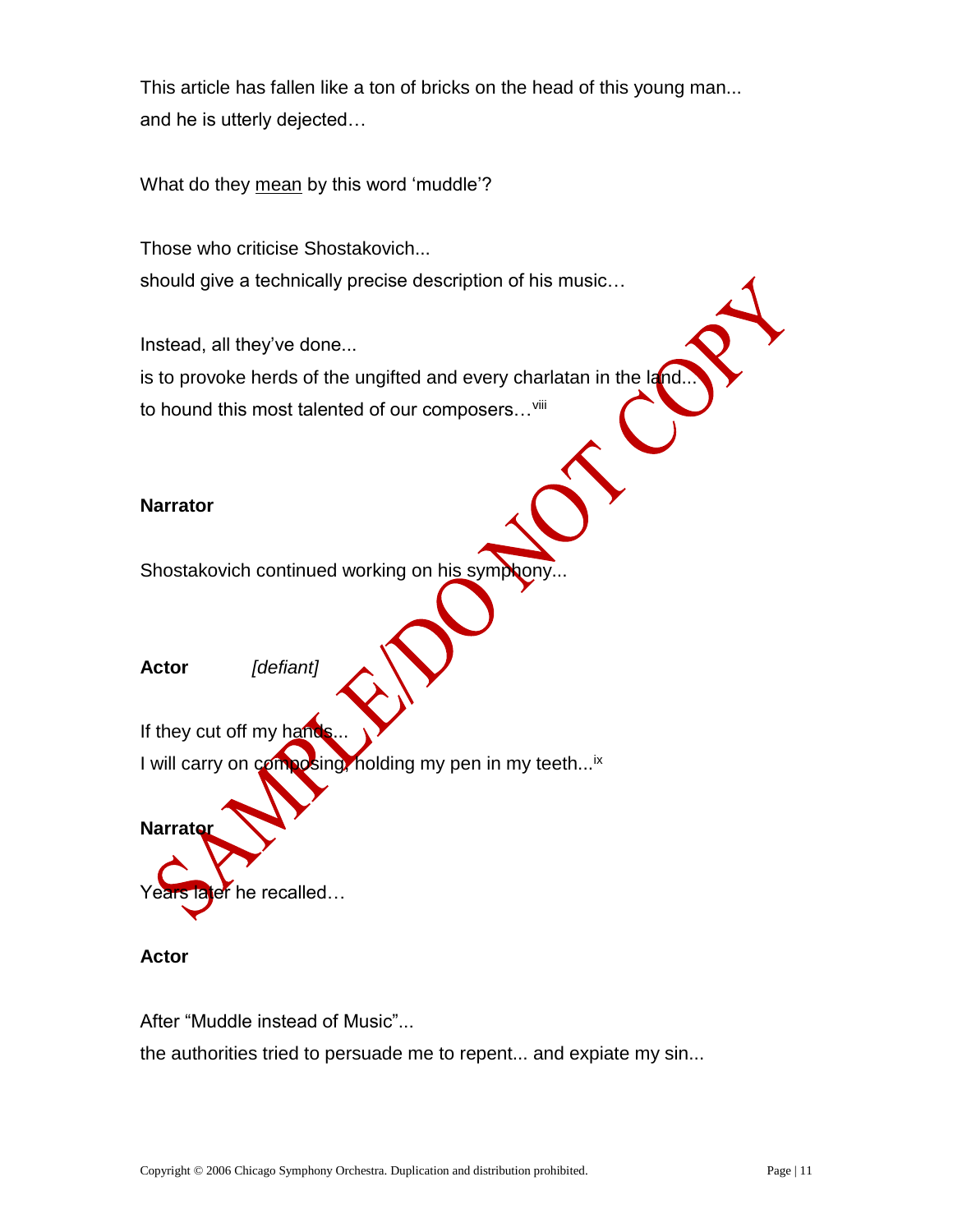But I refused...

What helped me in those far-off days was my youth and physical strength...

SI CON

Instead of repenting, I wrote my Fourth Symphony...

SAMPLE 1919

Copyright © 2006 Chicago Symphony Orchestra. Duplication and distribution prohibited. Page | 12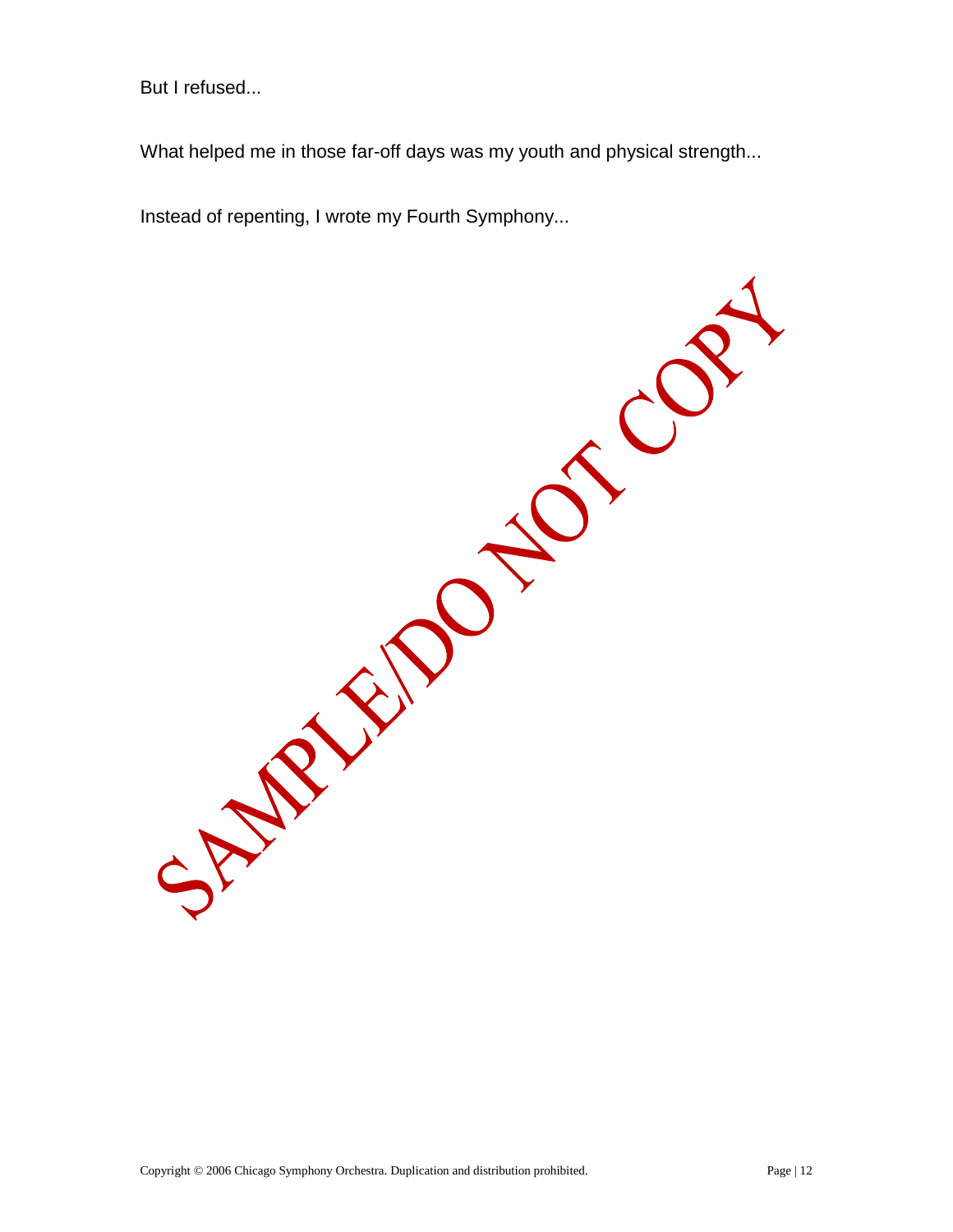# **Narrator**

Stalin was now attempting ever greater miracles…

Thousands of miles of railroads... to be laid in record time over swamps and marshes…

Vast hydroelectric projects…

The excavation of gargantuan shipping canals…

And to achieve this… forced labor… prisoners, arrested in hundreds of thousands... crowded together in camps with little food... digging the frozen ground... sometimes with their bare hands...

One of them wrote a poem…

#### **Actor** *[numb]*

Where mossy cliffs and waters slumber, There, thanks to the strength of labor, Factories will be built and towns will grow. Smoking chimneys will rise up Under Northern skies... And buildings will shine with the lights Of libraries, theaters and... clubs...<sup>x</sup>

**ME 6** – **Water and explosions** *(45")* 

*(NB The projections include original recorded sound of explosions which run at the same time as the orchestra plays)*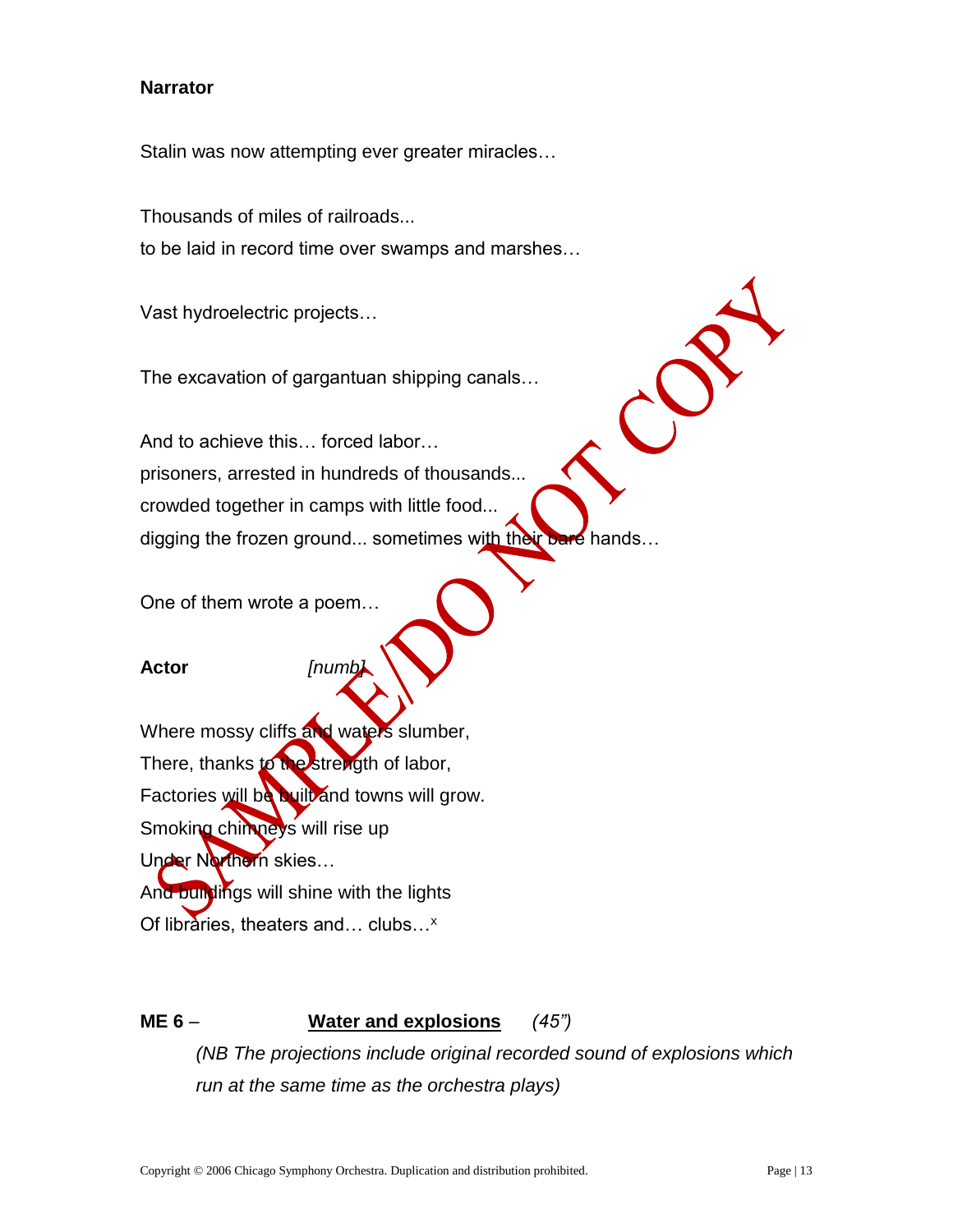# **Narrator**

While Shostakovich was writing music... others were keeping secret diaries…

**Actor** *[capture the incredible courage of such writing and its secrecy]*

These last months have been like an avalanche

sweeping through our lives…

terrifying... nightmarish...

destroying families and homes in its path

It came... and it's right here in front your eyes... but still you can't believe

#### **Narrator**

The fabric of society... was being torn apart... by daily denunciations... arbitrary arrests… mass imprisonments… and executions…

**Actor** *[capture the horror and the fear]*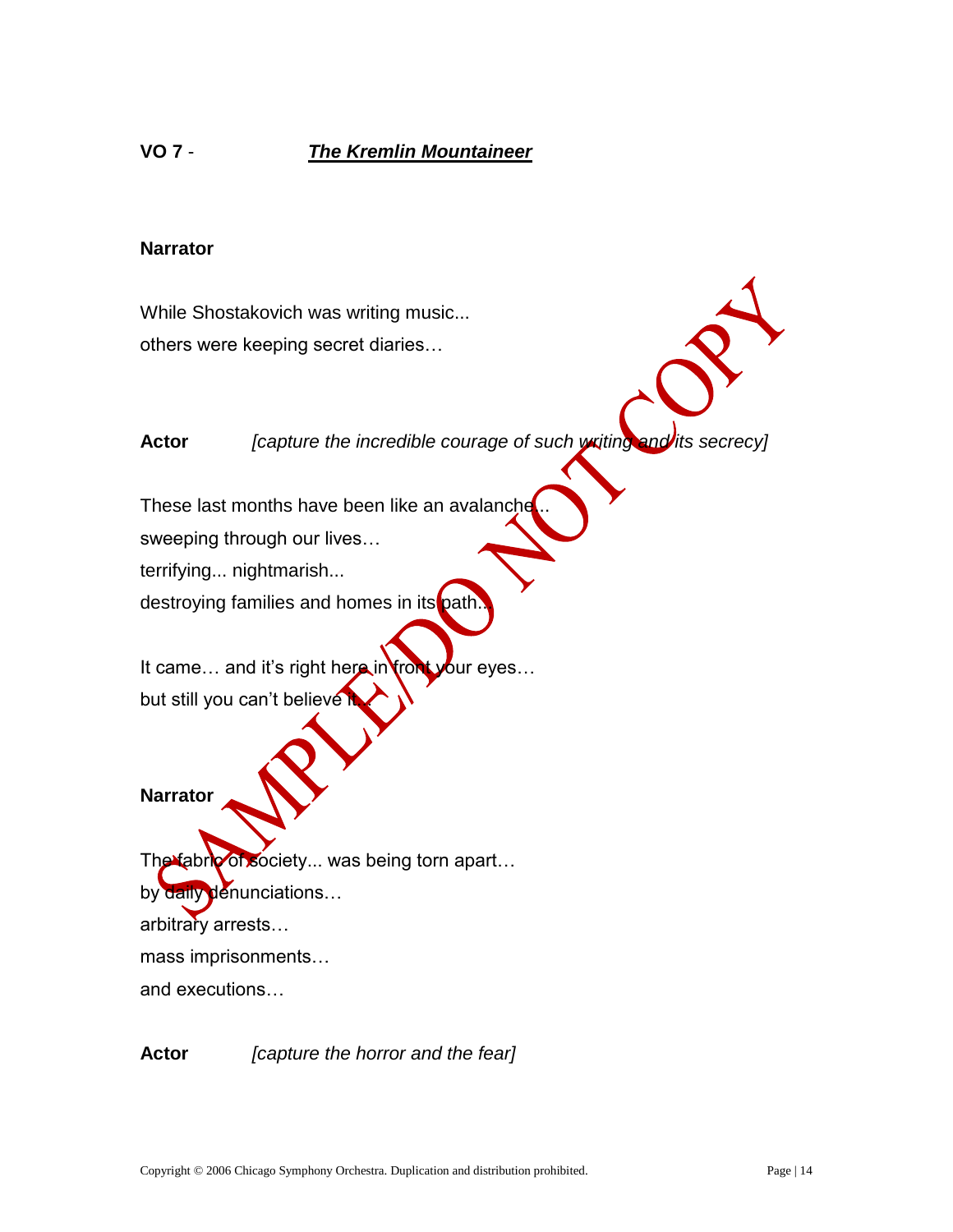The vomit rises in my throat... when I hear how calmly everyone around says... "He was shot… someone else was shot… shot… shot… "

That word is always in the air, like an echo…

People pronounce it as though they were saying... "He went to the theater"...<sup>xi</sup>

# **Narrator**

People had to learn to hide themselves, to wear a mask...

A poem...

by one of Russia's greatest writers, Osip Mandels

He gives strange names to Stalin…

'The Kremlin mountaineer'... and the 'Ossete'… referring to Stalin's tribal origins.

in the high mountains of the Caucasus....

**Actor** *[a poem which had disastrous consequences for its author]*

We live without feeling the country beneath us, our speech at ten paces inaudible...

and where there are enough for half a conversation the name of the Kremlin mountaineer is dropped...

His thick fingers are fatty like worms, but his words are as true as pound weights...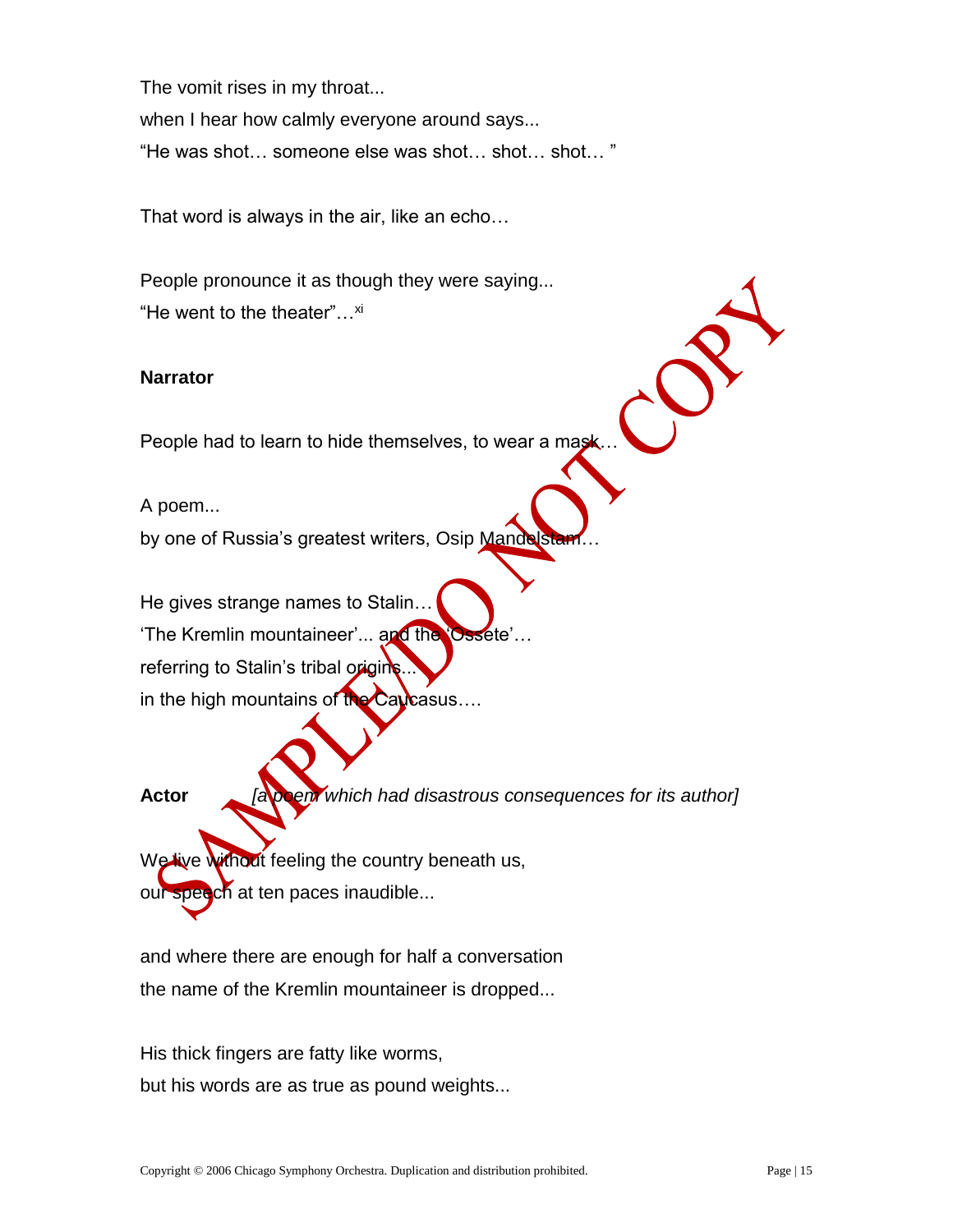His cockroach whiskers laugh, and the tops of his boots gleam...

Around him a rabble of thick-skinned leaders, he plays with the attention of these half-men...

Some whistle, some miaul, some snivel, but he just bangs and pokes...

He forges decrees like horseshoes – some get it in the groin, some in the forehead, in the brows, in the eyes...

And whatever the punishment – raspberries. and the broad chest of an Ossete...

# **Narrator**

One of those who listened to the poet reading these words... informed on him…

He was arrested... confined in mental hospital... exiled... and eventually… sentenced to hard labour in Siberia...

He died on the way, probably of starvation and disease...

**ME 7** – **Rearmament** *(1'20")*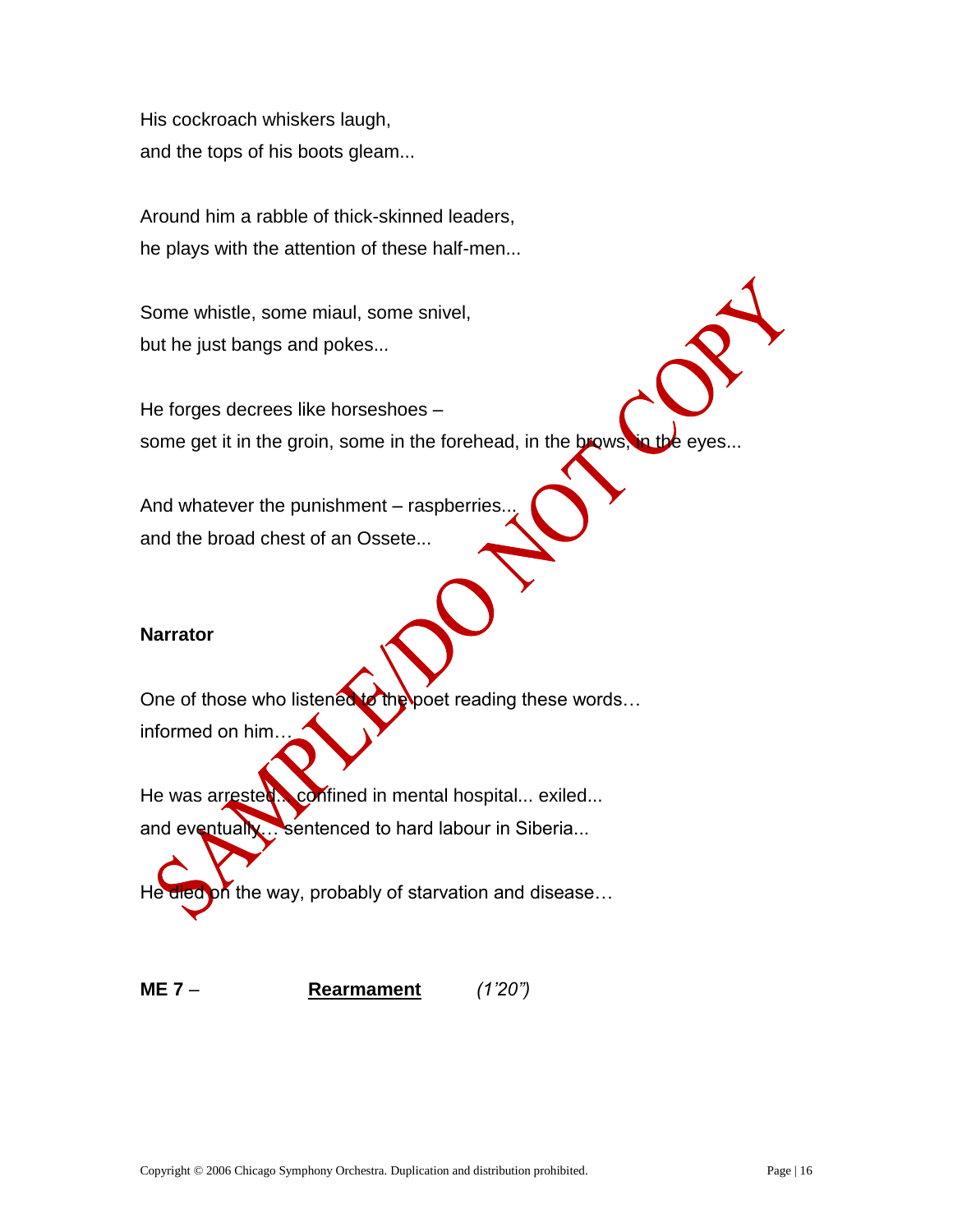# **VO 8** - *Fathers and children*

#### **Narrator**

Stalin moulded his image to suggest omnipotence... He was the father of the nation, a parent to all Soviet children…

There was even a schoolyard slogan…

**Actor** *[capture the surreal harshness of this idea]*

Stalin is my father and my mother!…

## **Narrator**

Every Soviet citizen was encouraged to marry... and bring forth Soviet children...

But it was hard to be a parent in Stalinist Russia...

While still a teenager, Shostakovich wrote to his mother...

**Actor** *[a 16-year-old, whose mother dislikes his girlfriends]*

Dearest Mamochka!…

You tell me to be careful...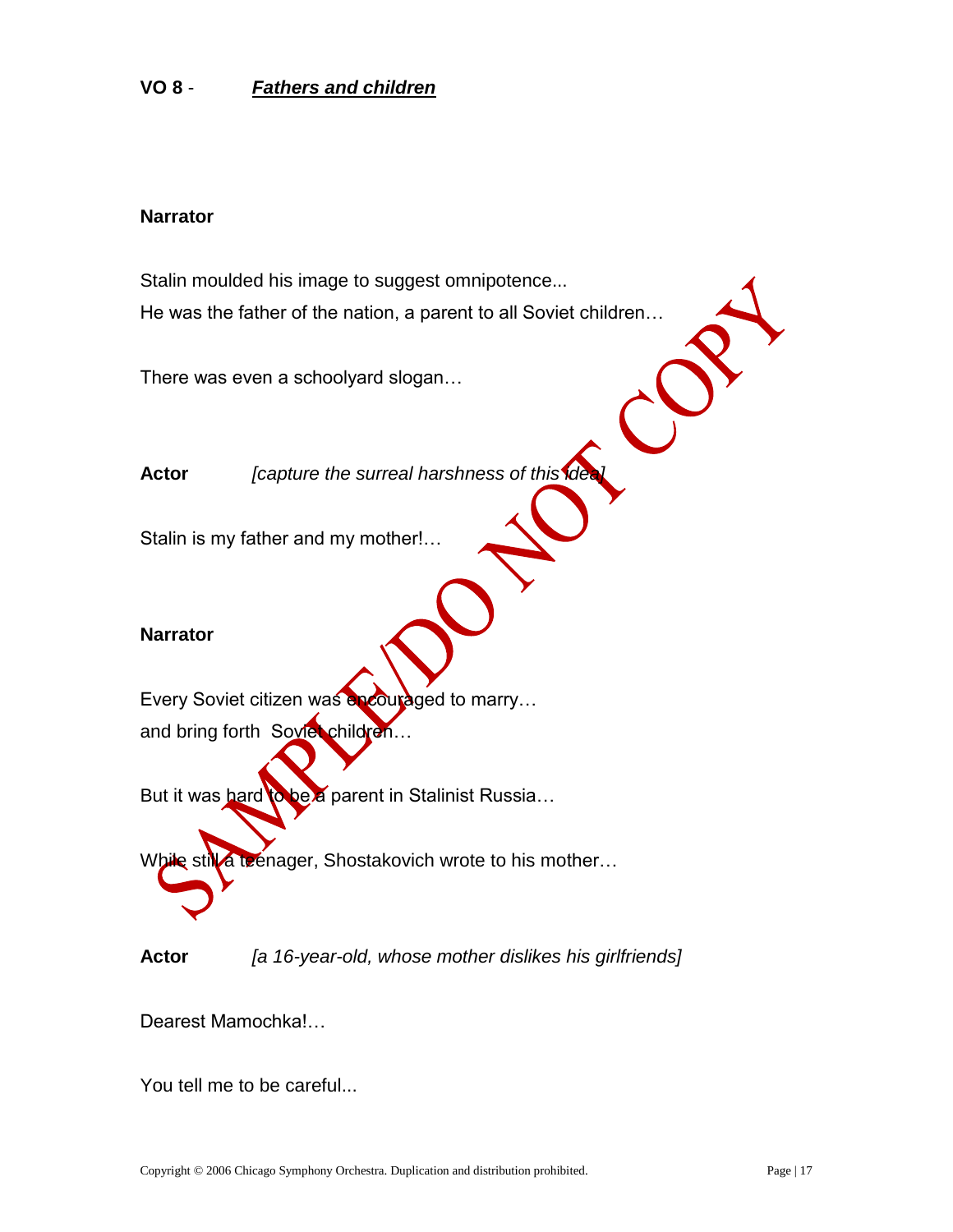and not to throw myself into the whirlpool of romance…

I'd like to philosophise a little about this...

I'm sure you don't think I'm only interested in physical love... But if a married woman falls out of love with her husband... and gives herself to another... there's nothing wrong with that... Love should be free. ..

The best thing would be the total abolition of marriage... But that's… utopian... Without marriage there'd be no family... and that would be a disaster…

So you see, when I think about it, my head starts spirining...

# **Narrator**

In 1932 Shostakovich married Nina, a young scientist... Four years later… a few weeks after this Fourth Symphony was finished… their first child was born... Galina, a daughter.

#### **Actor**

On the morning of Galina's birth...

five of us turned up at Shostakovich's apartment...

including two famous conductors…

Yevgeny Mravinsky...

and Otto Klemperer, who was in the Soviet Union to conduct Beethoven…

He'd been told about Shostakovich's new piece... and was thinking of giving the Western première…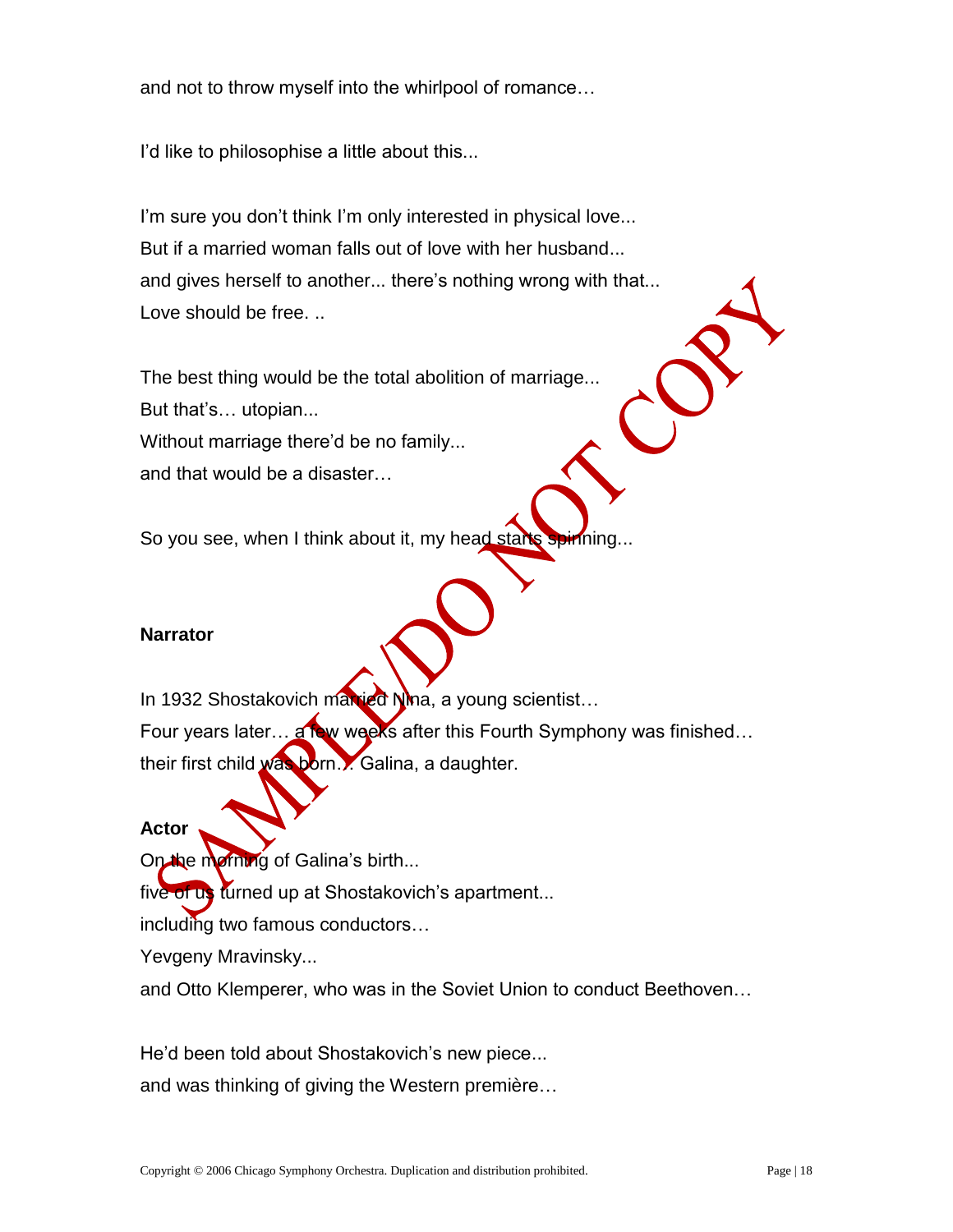The composer sat at the piano in his study...

and performed the whole symphony from beginning to end…

and then we celebrated the new-born baby… with champagne…

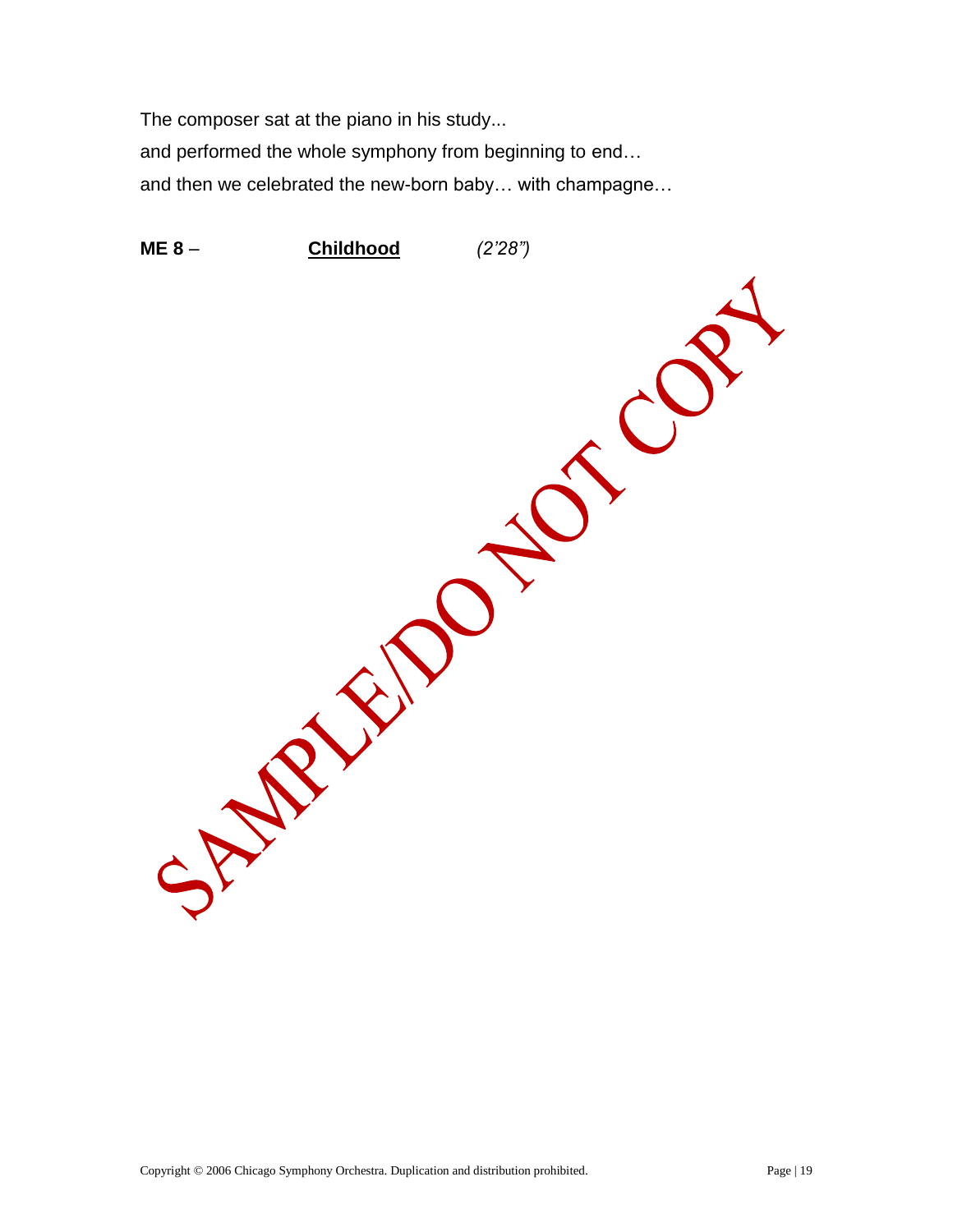# **Speech 9** - *Mens sana in corpore sano*

*Photo of Shostakovich with his children*

## **Narrator**

Stalin... like so many dictators... wanted to wipe society clean…

New rules were laid down... to control sexual and moral behaviour… and sport and physical fitness were promoted... to improve collective health and discipline…

Shostakovich loved sport... especially soccer He often went to matches... he was a qualified referee... he read the sports pages in the papers.. and in his diaries he recorded all the details... which teams had scored... and the names of all the players  $\ldots$ 

Once, while his wife was away. he invited an entire soccer team to a meal in his apartment...

**Actor** *[pedantic, but awe-struck]*

As his friend, I was also invited...

The occasion went off very well...

though it was naturally a little tough for the composer and the footballers...

to find conversational topics of mutual interest…

After the meal, we repaired to Shostakovich's study...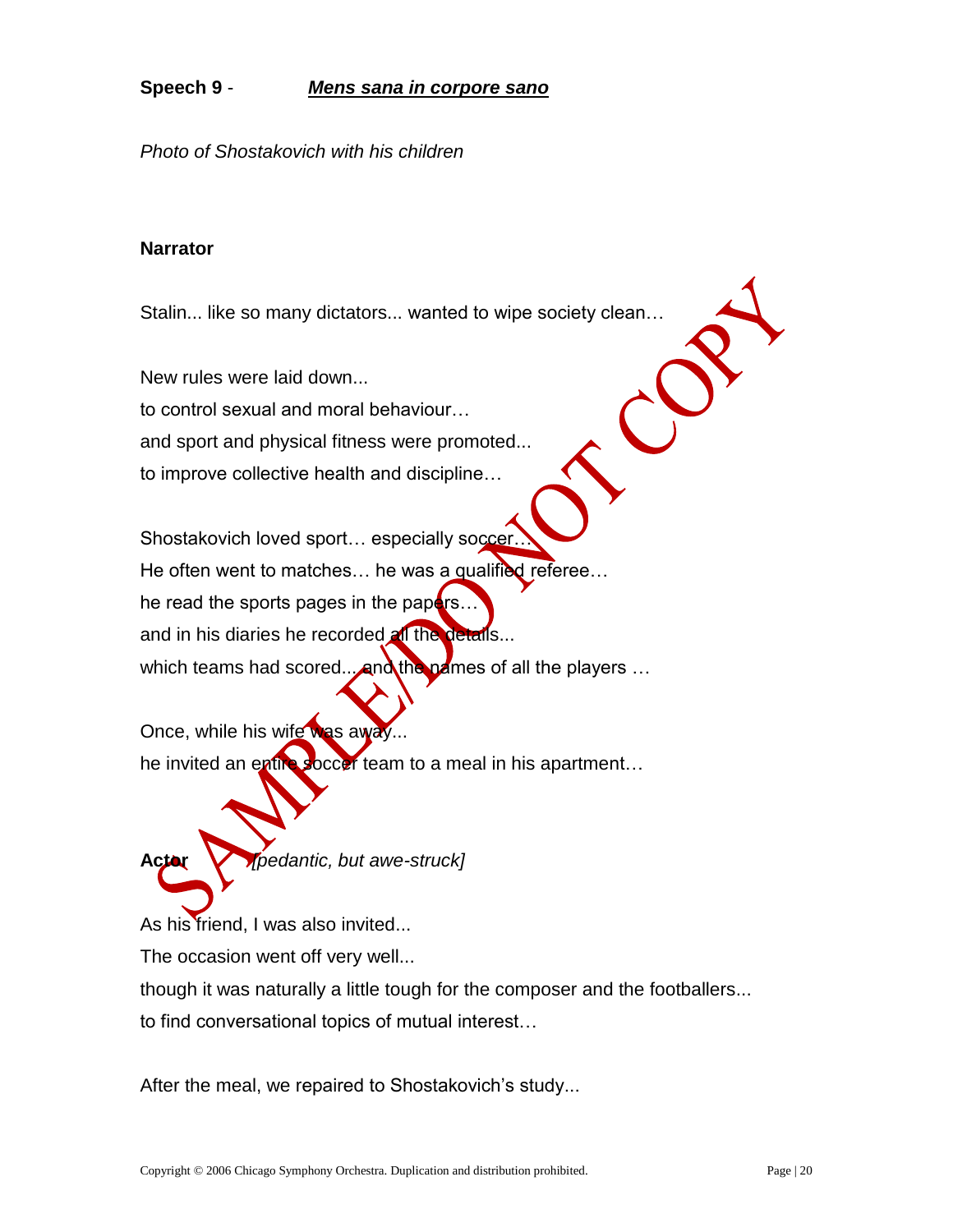and one of the soccer-players produced a guitar… and then they asked Shostakovich to play his music on the piano...

He was happy to do that...

Once they'd gone, he stretched himself out on the sofa... like a man who's done a good day's work…

"Well, now we've actually got to know some of our heroes"xii **ME 9** – **Physical exercises** (1'53") **Speech 10 -**  *Automata and the abs* **Narrator** In those years... the gap between the appearance of people's lives... the healthy sports events and smiling faces... and reality… became ever wider... **Actor** *[with a sense of the extreme significance of this statement]*

The cement that held our lives together... was terror...<sup>xiii</sup>

#### **Narrator**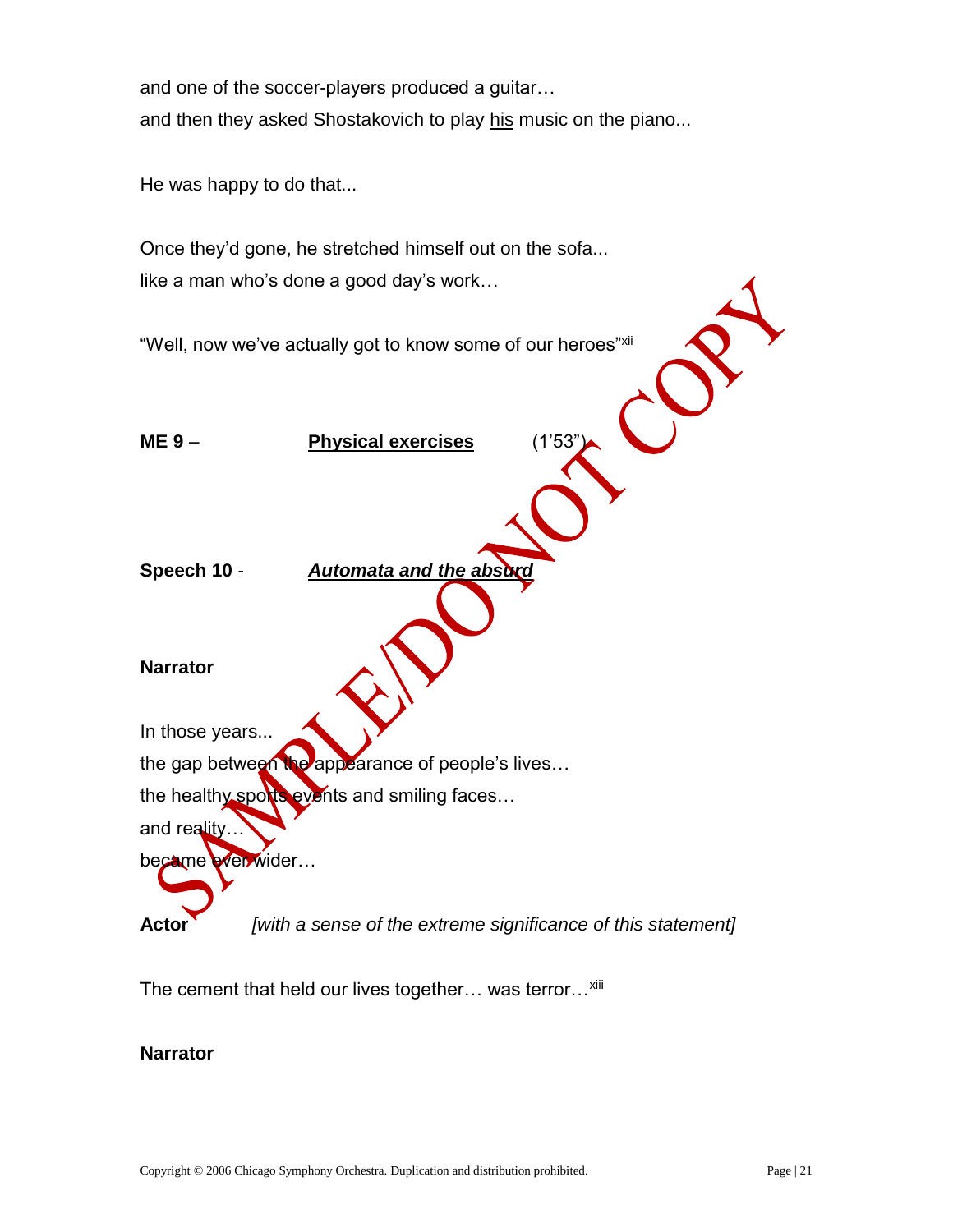It was common to retreat into silence…

# **Actor** *[from a secret diary... filled with darkness and fear...]*

The best way to protect yourself... is to look dumb and completely self-confident...

Most people don't see beyond their own backyards...

They are slaves, slaves in everything they do... and toadies to the marrow of their bones...<sup>xiv</sup>

#### **Narrator**

Life became absurd…

**Actor** *[within this miniature masterpiece by Daniil Kharms, there is the feeling of a Dostyevsky novel compressed into a few Gogol-like* words... This story is almost bibical in its mythic quality. Don't just make it funn

Once there lived a red-headed man who had no eyes and ears.

He had no hair either, so they only called him 'red-headed'... hypothetically.

He couldn't speak, because he had no mouth. He also didn't have a nose.

He had no arms and legs. No stomach, no back, no spine and no internal organs whatsoever.

In fact, he had nothing!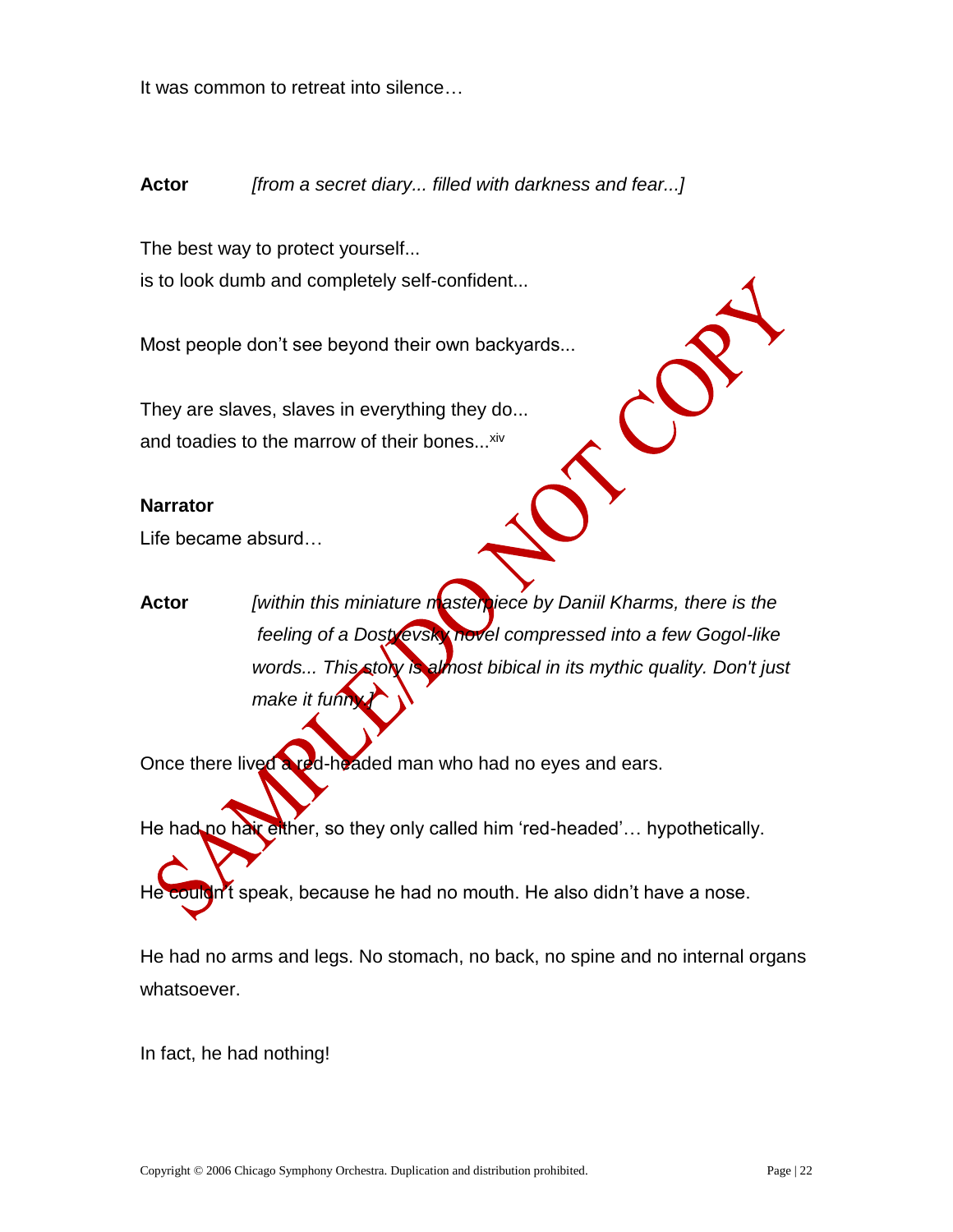So it's not clear what we are talking about.

It'd be better… to say no more about him.



#### **Narrator**

The great poet, Anna Akhmatova…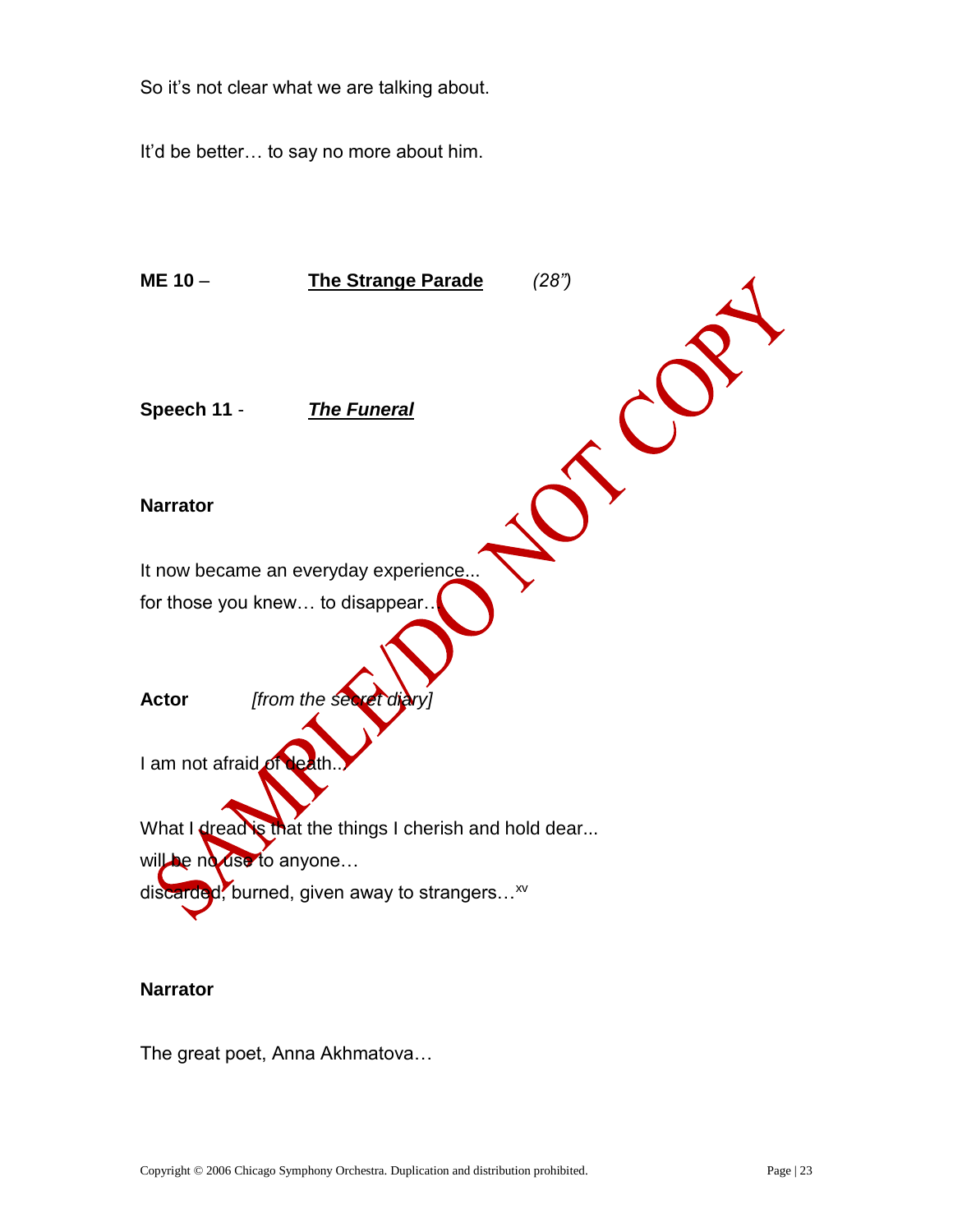# **Actor** *[one of the great 20th century Russian poems]*

This was a time when only the dead smiled,

Happily at rest.

And like a useless signboard

The city of Leningrad swung in front of its own prisons.

Demented from torture, Regiments of the already condemned tramped onwards, And the whistles of steam-trains sang Short songs of farewell.

The stars of death hung above us

And innocent Russia writhed

Under bloody boots

And the rubber tyres of black police-cars.

#### **Narrator**

There were more and more public trials... Plots, each more fantastic than the last... were reported in every treacherous detail... in the newspapers and on the radio...

Leading politicians... scientists... academics... generals... ordinary people... were all suddenly revealed to be saboteurs and spies… for the British or the Japanese…

Stalin's Chief Prosecutor, was Andrei Vyshinsky…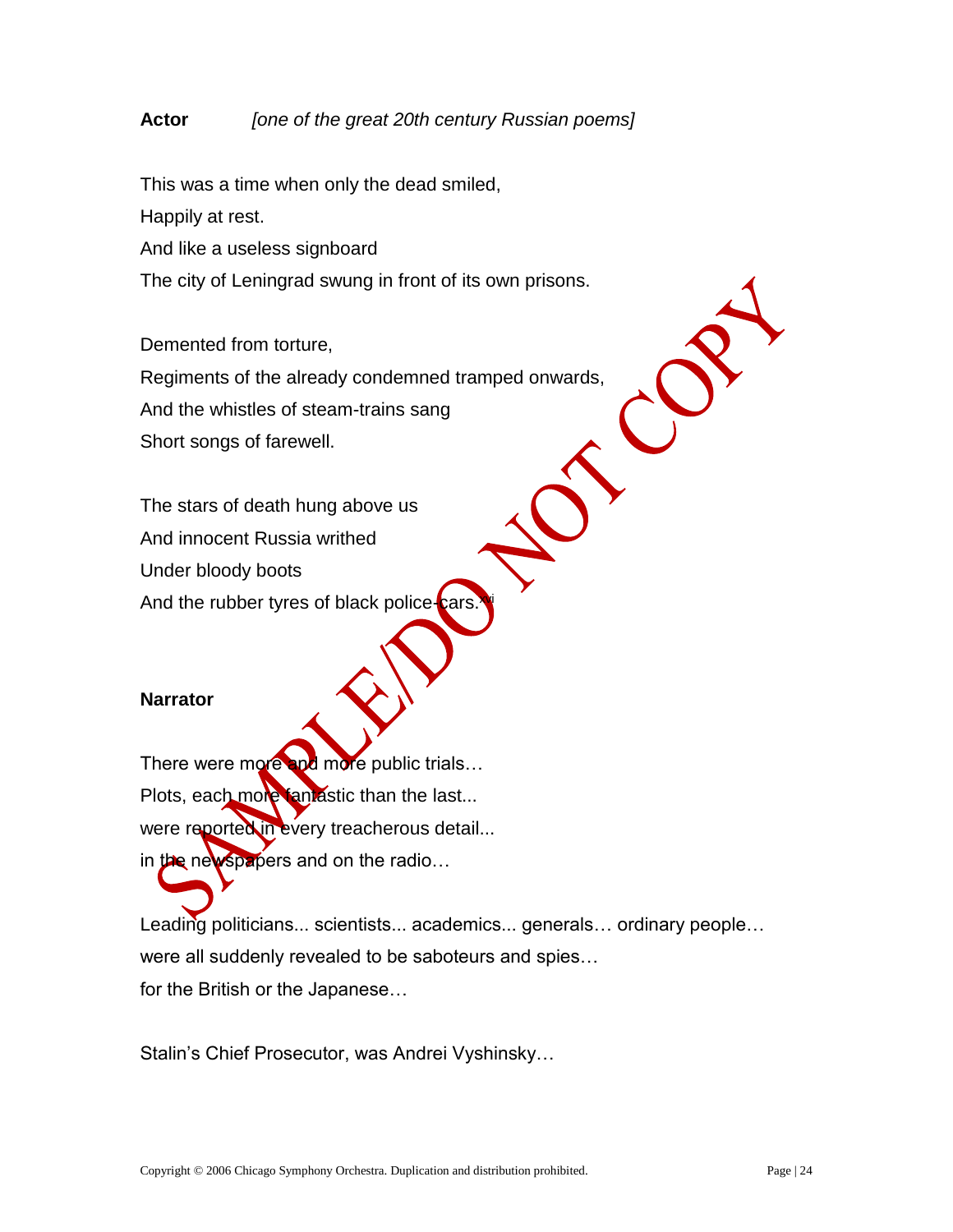*Film sequence with Vyshinsky yelling. Wait until after his third phrase: 'Vot oni! Agenty!' ['There they are! Agents!']*

In December 1934 Sergei Kirov... the most respected leader in the country after Stalin... was assassinated… probably on Stalin's orders... though this never has been proved…

Kirov's murder launched a torrent of destruction… waves of arrests that swept through city after city… summary executions...

and freight trains crossing the country hour by hour... filled with prisoners dying of starvation and disease.

The journey East towards the camps took week and thousands died along the way…

**Actor** *[from one of the greatest of all camp memoirs]*

There was a crash as the door was barred with an enormous bolt... a shudder and the train was moving...

How slowly it crawled, day after day, like a slow-motion film...

The wheels creaked agonizingly and rattled... splashing the precious water from our mugs…

The food they gave us was salty soup of herring tails… We dared not eat it for it made us thirsty…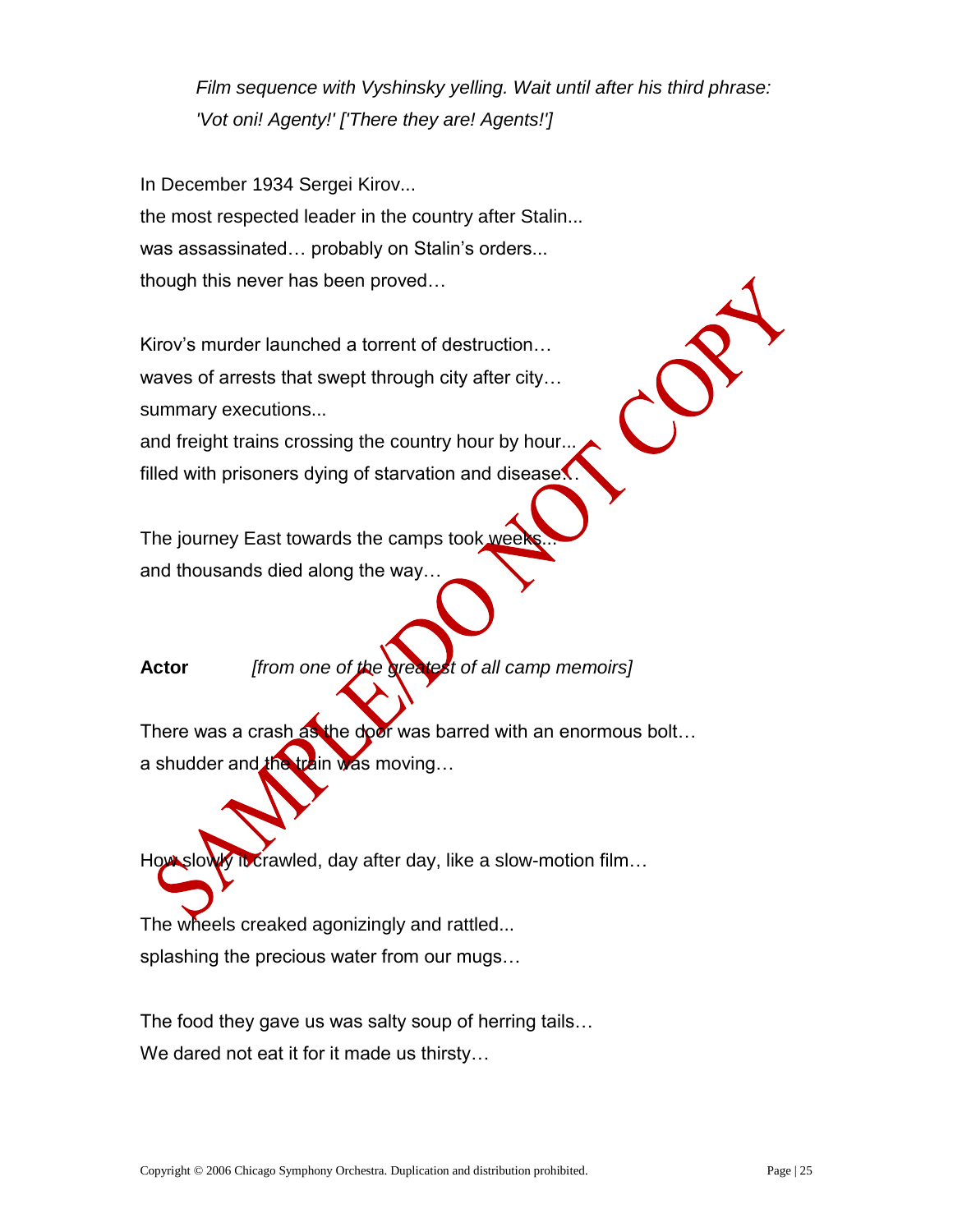The July heat got worse and worse... and the air was so humid it burned your skin... The roof of the cattle-car was red-hot... and the nights not long enough to cool it…

Our only thought was how to hold our clay cups... and not let the precious drops of water in them... be spilled by the jolting of the wheels... or by a sudden movement from the person next to us.<sup>xvii</sup>

#### **Narrator**

At Kirov's funeral, Stalin was a pall-bearer…

**ME 11** – **Immolation** (3'38")

*(NB There is real original mono sound at the start of this extract, the Chopin funeral march. This quickly fades, and is followed by live music)*

**Narrator**

Shostakovich's symphony was finished in late April 1936…

**The rehearsal** 

And... amazingly... accepted for performance in the following season…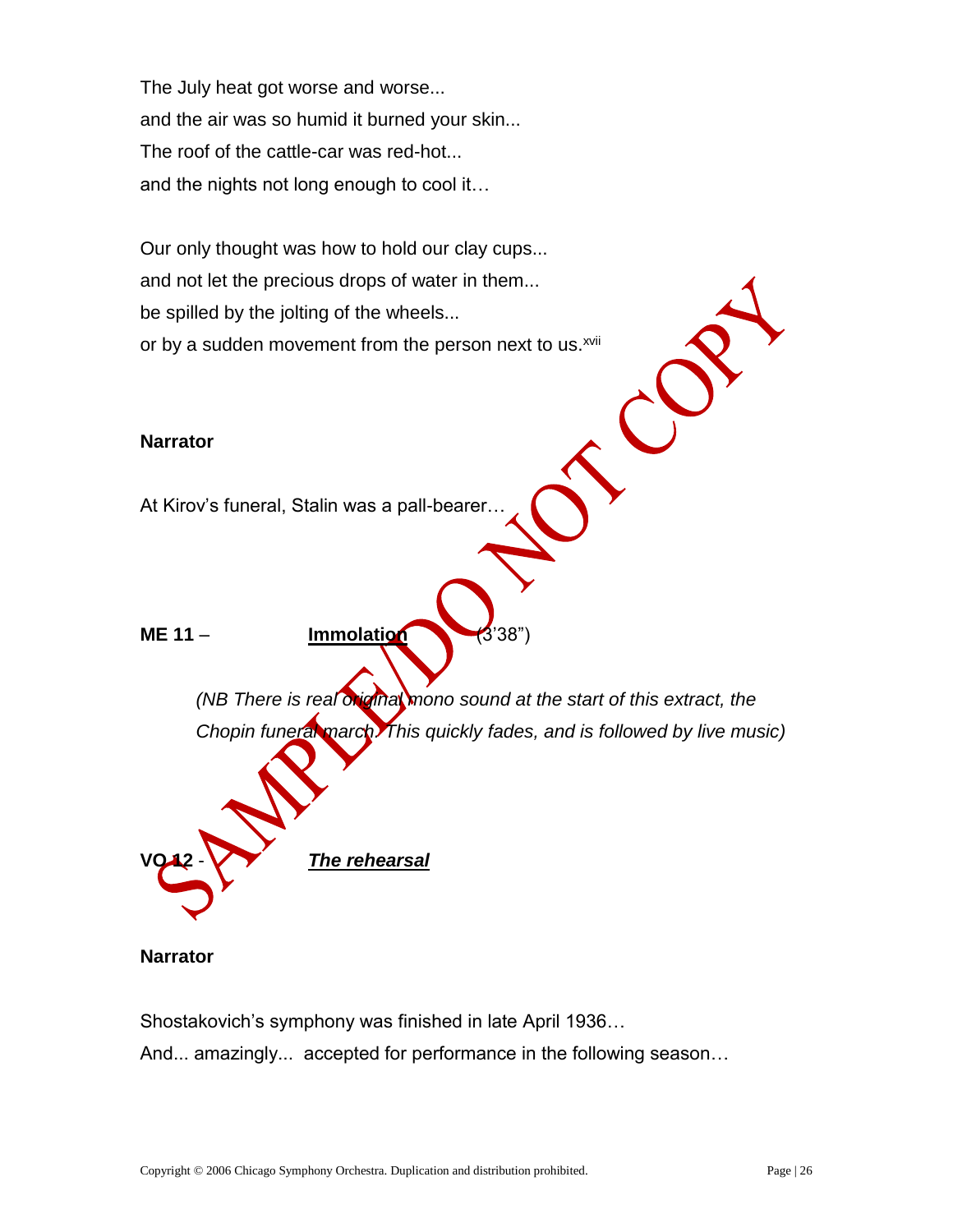# **Actor** *[the voice of Shostakovich's friend, remembering]*

The conductor was Fritz Stiedry... a great musician and an emigre from Nazi Germany... now in charge of the Leningrad Philharmonic... Shostakovich regarded him highly.

The new symphony had been allocated many rehearsals... and I attended them all...

Stiedry worked the orchestra very hard...

I can't speak for the composer... but I noticed a wariness in the hall...

Rumours had been circulating... that Shostakovich had ignored the criticism to which he had so lately been subjected. and had deliberately written a symphony that was devilishly complicated...

and stuffed full of forbidden 'modernism' and 'formalism'...

#### **Narrator**

The last moveme written after the composer's public denunciation and disgrace... is the strangest…

The music changes course...

diverts into a stream of ridiculous song-and-dance numbers…

silent-movie chases... sentimental waltzes...

and upbeat marching-songs for young pioneers…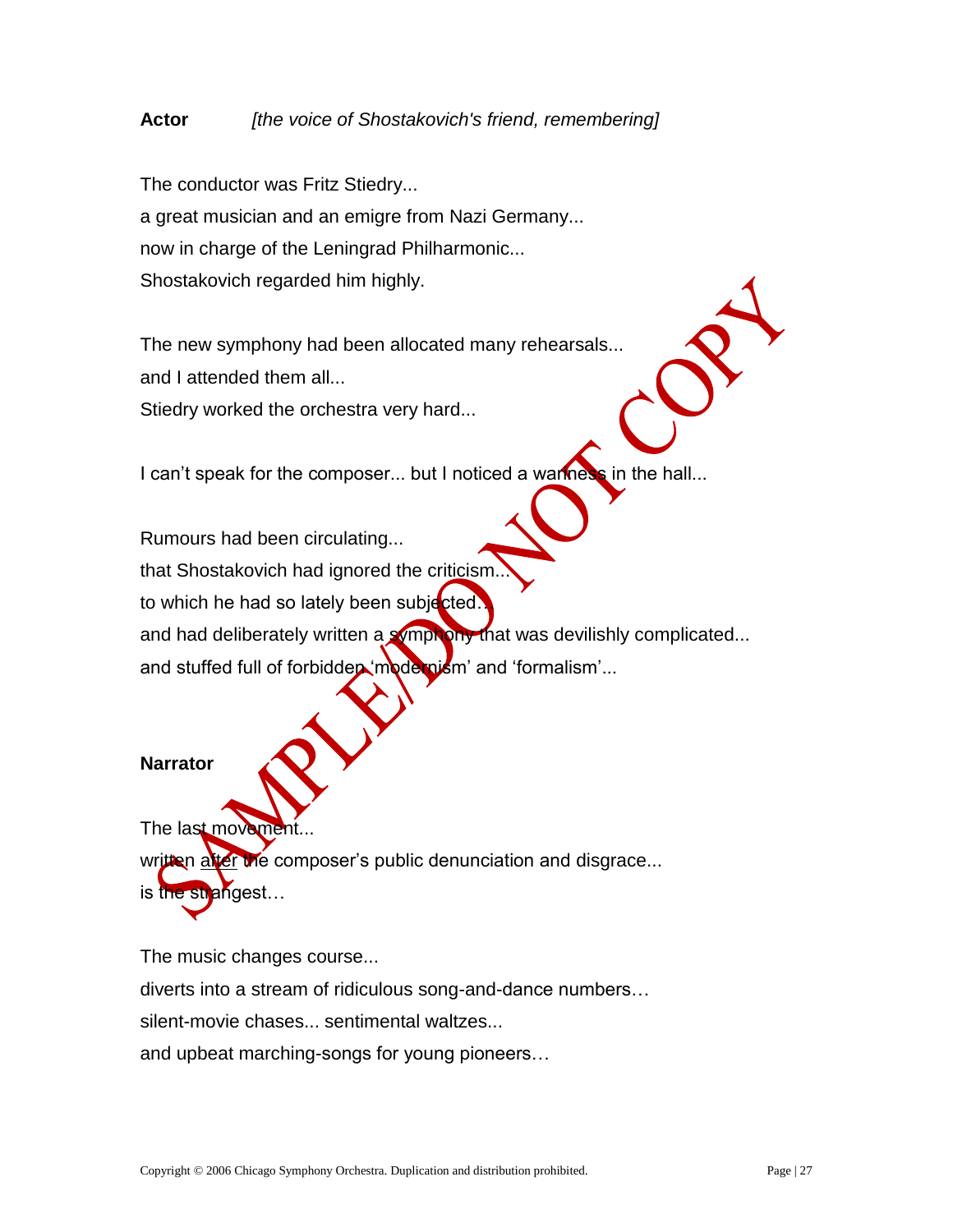It's as though, faced with an experience beyond words… or music… Shostakovich had dropped into a nearby music-hall…

or come face-to-face with a little parade at the corner of a street…

**ME 12** – **Music-hall sequence** (3'00") **VO 13** - *There will be no symphony* **Actor** *[Shostakovich's friend again. Suggest his 'mounting anxiety']* One fine day... an official from the Composers' Union turned up at rehearsal... and he brought with him a dignitary **from Communist Party headquarters...** While the orchestra went on working, these two went upstairs... After a while, the manager of the concert-hall, Mr Renzin... appeared and summoned Shostakovich to his office... They went up the spiral staircase at the back... I waited in the Hall... Fifteen minutes later, Shostakovich came back to find me...

His gloomy silence only added to my mounting anxiety...

and we walked together to his apartment a few blocks away...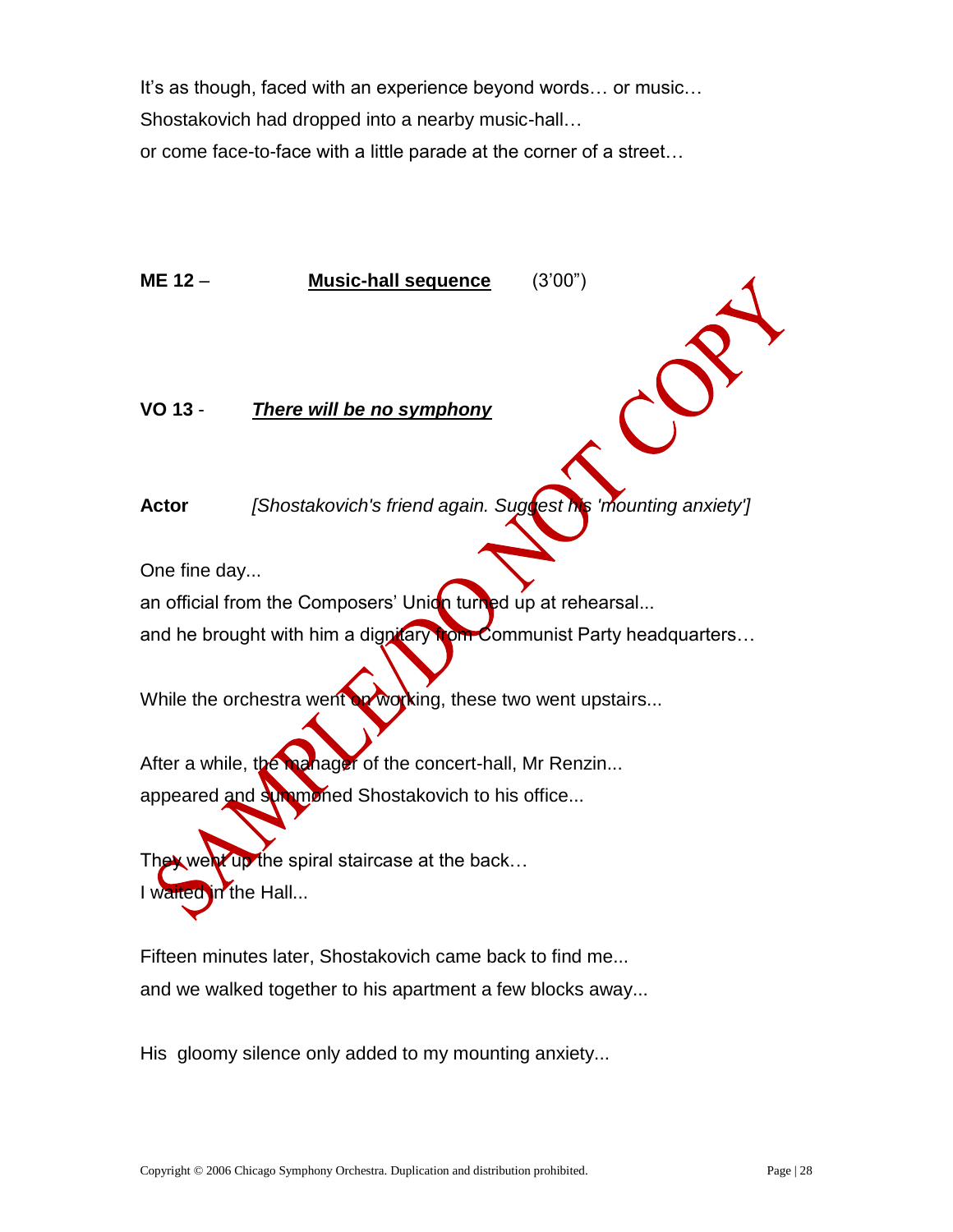At last – in a flat, expressionless voice… he told me…

'There will be no symphony'...

It had been removed from the programme... Renzin had implored him to withdraw it himself... Otherwise he would have been forced to take... what he called "administrative measures"…

#### **Narrator**

Stalin was remaking an entire society in his own image

And history too…

In picture-books, photo-albums and **galleries** the faces of once-living human beings... were being ripped out, pasted over, or blackened and smeared with ink... so that we should never see them again...

 $\mathcal{C}$ 



**VO 14** - *Rebirth*

### **Narrator**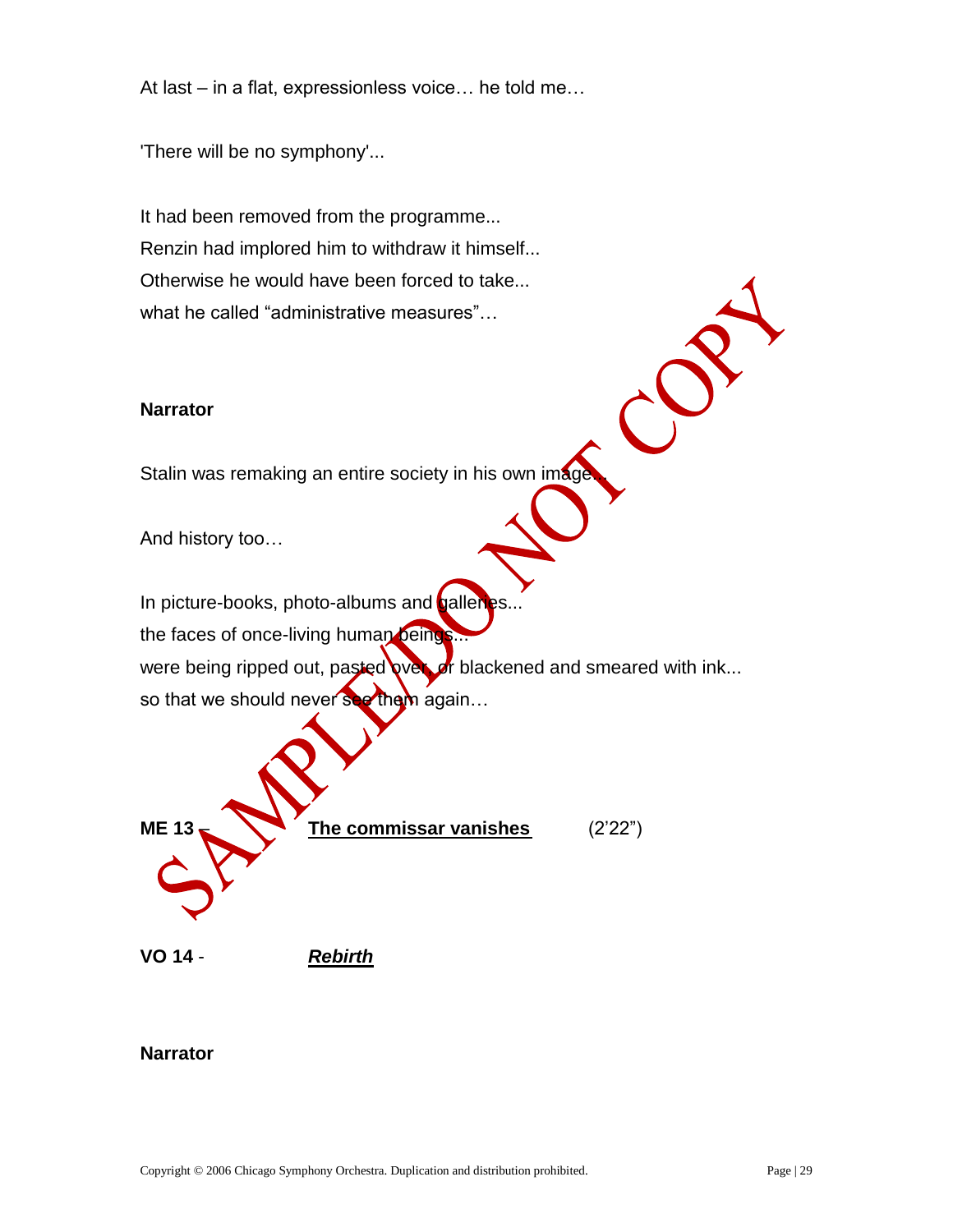Ten years passed… The Second World War… The death of Stalin in 1953… and still this symphony was not performed…

In 1958, twenty-two years after composing it... Shostakovich was in a Moscow hospital... The disease that would eventually kill him... had begun to destroy the movement in his right hand.

**Actor** *[Shostakovich, in hospital, writing a letter to a friend. Gentle combination of irony, whimsy and pathos]*

My stay here is drawing to an end and I'll be home soon... My hand is better, but I won't be playing the **piano** in a while...

In my spare time, of which I've got a lot just now... I think about the Fourth Symphon

I'd so like to hear it... but I don't have much hope of that... So I indulge myself by imagining the music in my inner ear...

# **Nariato**

In that same year, 1958... Anna Akhmatova wrote a poem called 'Music'… It is dedicated to Shostakovich...

She didn't publish it…

But she did read it aloud… and someone made a tape-recording…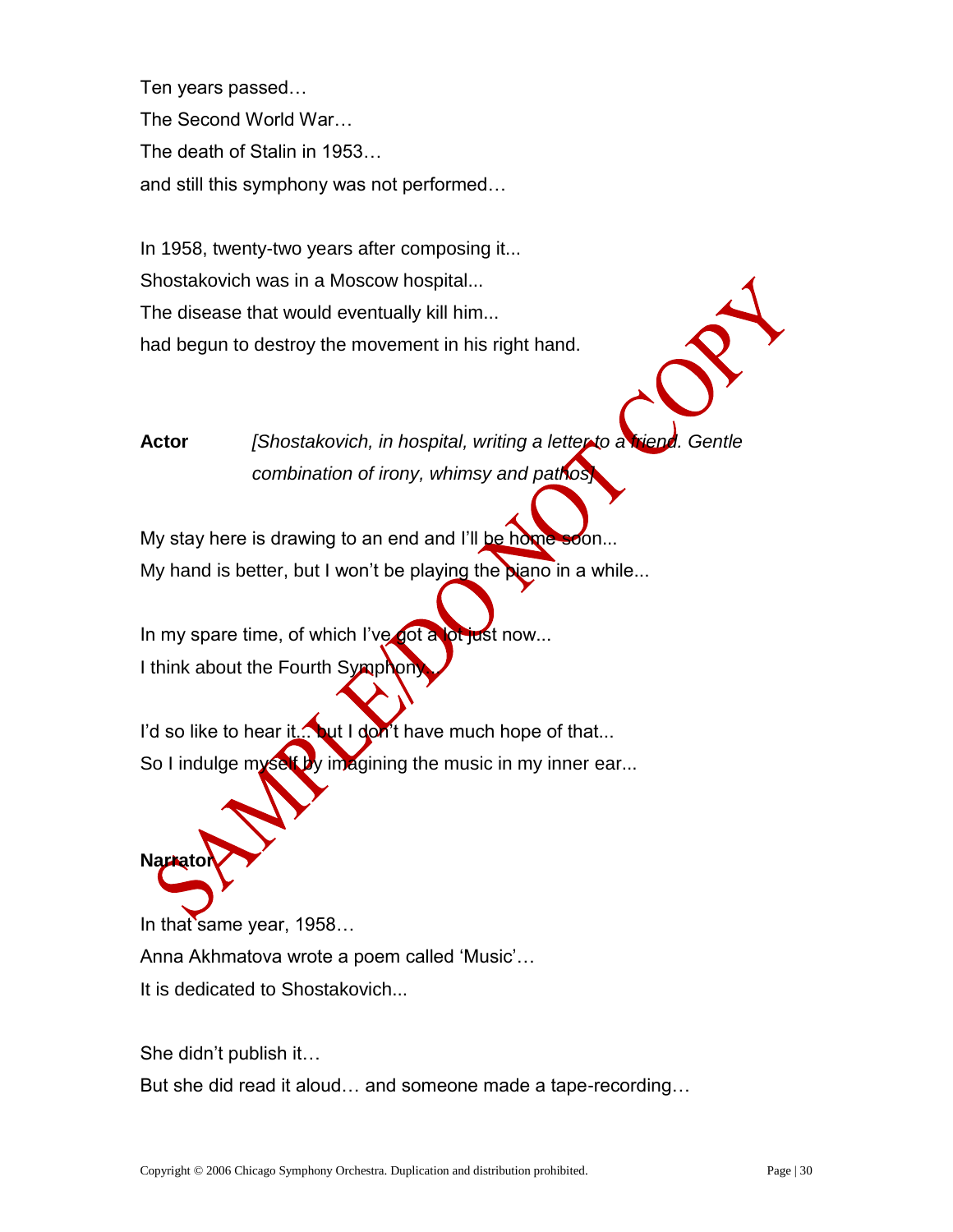*AKHMATOVA RECORDING (allow Akhmatova's declamation to establish and then come in over the top as the recorded sound fades)*

**Actor** *[support the idea that you are translating what you just heard Akhmatova say in Russian]*

Something miraculous burns within it And, in my eyes, its edges are cut like the facets of a jewel. Music alone speaks with me, When others are too frightened to approach.

When the last friend turned away their eyes, Music was with me in my grave, And sang like the first storm in spring Or as though all the flowers had broken into speech.

# **Narrator**

On the 30<sup>th</sup> December 196 twenty-five years after he'd composed it… Shostakovich's Fourth Symphony was first performed... in Moscow, conducted by Kiril Kondrashin.

*[the friend again]* 

I sat next to him...

*[pause, to suggest the intensity of this experience]*